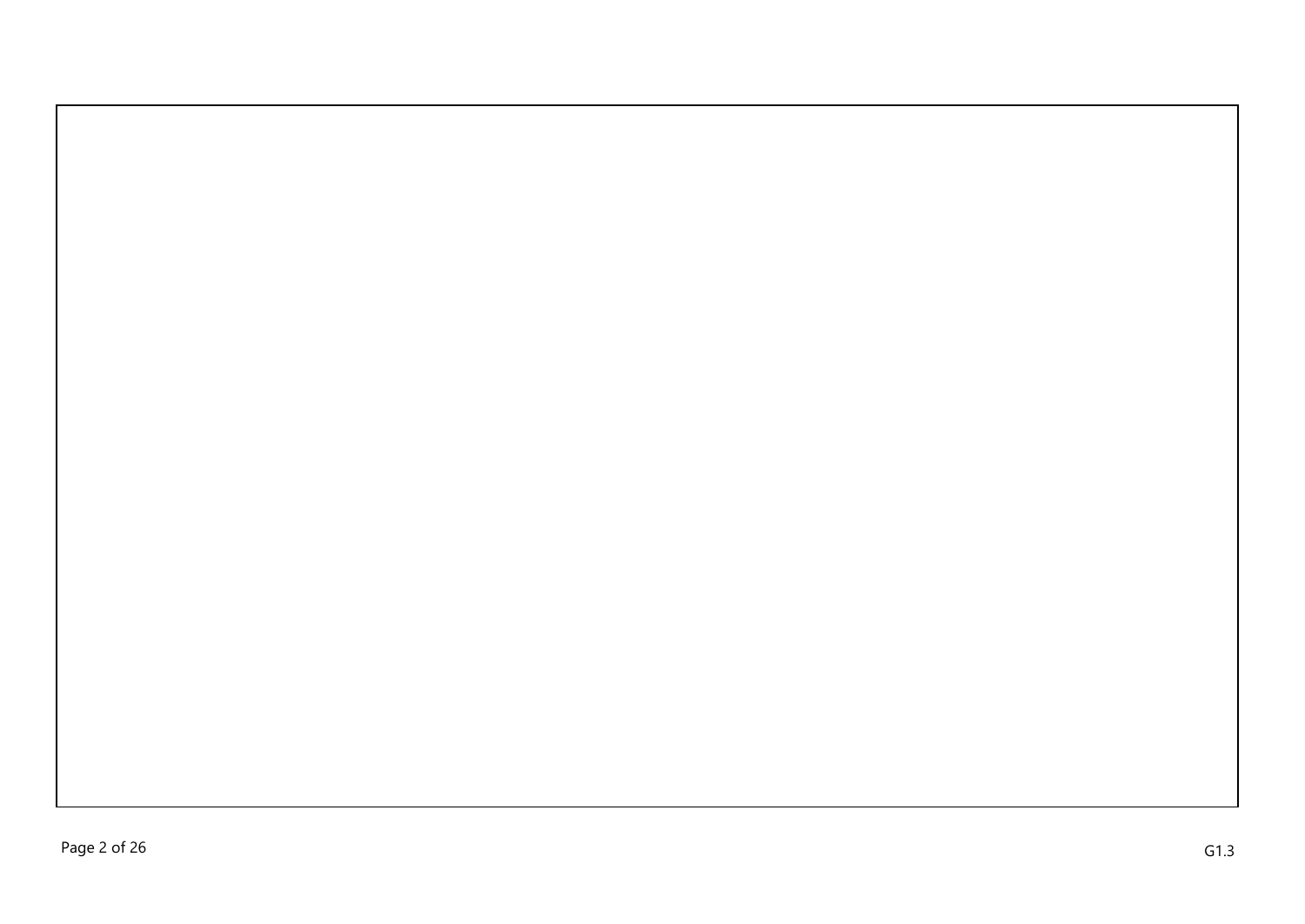| #              | Island            | House Name               | Name                  | Sex | National ID | ، ه ، ره<br>مر، مر                                   | ىئرىتر                       |
|----------------|-------------------|--------------------------|-----------------------|-----|-------------|------------------------------------------------------|------------------------------|
|                | GA. Nilandhoo     |                          |                       |     |             |                                                      |                              |
|                | GA. Nilandhoo     | Irudheymaage             | Mohamed Muruthala     | M   | A118274     | و در پر د<br>در جوتور و                              | ورەرو ووريج                  |
| GA. Vilingili  |                   |                          |                       |     |             |                                                      |                              |
| $\overline{2}$ | GA. Vilingili     | Daisymaage               | Mohamed Rashad        | M   | A065545     | پر پر دی<br>  پاسچ پر د                              | ورەر ويدەر                   |
| 3              | GA. Vilingili     | Vinamaage                | Mohamed Saheel        | M   | A089989     | و پر دی<br>و پتر <del>و</del> د                      | ورەرو سەرۇ                   |
|                | GDh. Gadhdhoo     |                          |                       |     |             |                                                      |                              |
| 4              | GDh. Gadhdhoo     | Baansareege              | Ismail Abdulla        | M   | A077674     | ۇ ئەرسە يەرى<br>مۇرسە يورى                           | أمر عوصر والله الله          |
| 5              | GDh. Gadhdhoo     | Ekuveringe Asseyri       | Mohamed Abdulla       | M   | A040102     | ، د ، م ، د ه . د .<br>د <i>ر و بر بر</i> د د . شمېر | وره رو ده دالله              |
|                | GDh. Madaveli     |                          |                       |     |             |                                                      |                              |
| 6              | GDh. Madaveli     | Valuge                   | Gasim Ali             | M   | A296534     | ر و ،<br>حرن                                         | قخ سوفر - ضرحي               |
|                | GDh. Rathafandhoo |                          |                       |     |             |                                                      |                              |
| 7              | GDh. Rathafandhoo | Anbumaage                | Zahir Ali             | M   | A071823     | بر روپر د<br>پرسرچون                                 | تجربتر الأمز                 |
|                | GDh. Thinadhoo    |                          |                       |     |             |                                                      |                              |
| 8              | GDh. Thinadhoo    | Dawn Light               | Amaanee Ahmed         | F   | A253707     | بمشرخه رقع                                           | أرقس أرور و                  |
| 9              | GDh. Thinadhoo    | Hiyaleegulshan           | Rasheedha Mohamed     | F.  | A304616     | رېزېږ د شکر تر                                       | كرجوش وبره دو                |
|                | Gn. Fuvahmulah    |                          |                       |     |             |                                                      |                              |
| $ 10\rangle$   | Gn. Fuvahmulah    | Dhiguvaandu. Dhaafaraage | Ishaaq Mohamed        | M   | A143907     | و ه سر د به بر بره به<br>تری خوش ۱۰ قروموی           | و در در در در در د           |
| 11             | Gn. Fuvahmulah    | Dhoodigan. Daisy Villa   | Madhah Faiz           | M   | A276635     | تروتر من مي موقر                                     | ديوه ومرج                    |
| 12             | Gn. Fuvahmulah    | Funaadu. Villa           | Hawwa Irushadha       | F   | A278669     | زىنى: موقر                                           | رە بەر ئەتەر<br>بەرە بەر ئەت |
| $ 13\rangle$   | Gn. Fuvahmulah    | Maadhadu. Green Leaf     | Mohamed Anas Ibrahim  | M   | A394034     | ورو.<br>دىرە كومېر شرېر د                            | כנסגב גגם גם ציב             |
| 14             | Gn. Fuvahmulah    | Maadhadu. Ranmuiyge      | Mohamed Riyaz         | M   | A111025     | ور و ده وه وه<br>د ترو نير سرچ وي                    | ورەرو برگزے                  |
| L. Gan         |                   |                          |                       |     |             |                                                      |                              |
| 15             | L. Gan            | Thundi. Abulagheege      | Ibrahim Sameer        | M   | A135030     | چسع مقصور م                                          |                              |
| 16             | L. Gan            | Thundi. Fehimala         | Mohamed Shabeen       | M   | A256463     | وسعى وكريحة                                          |                              |
| 17             | L. Gan            | Thundi. Naya             | Nasheed Abdul Rasheed | M   | A135142     | جسع سَدَّ                                            |                              |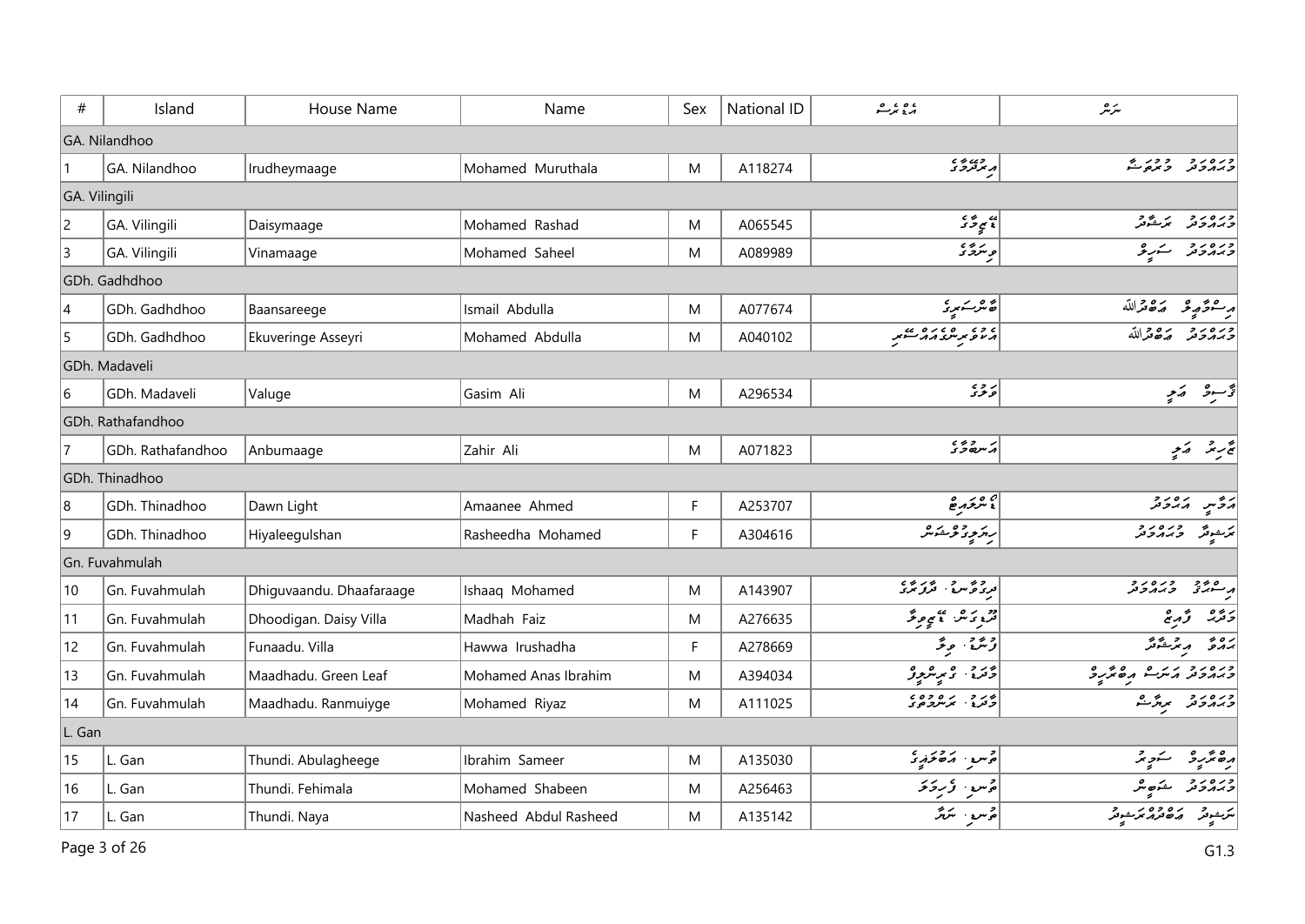|    | L. Hithadhoo  |               |                      |             |         |                             |                                                |
|----|---------------|---------------|----------------------|-------------|---------|-----------------------------|------------------------------------------------|
| 18 | L. Hithadhoo  | Afzaa         | Aminath Shazla       | F           | A312913 | برەپچ                       | د گرد کرد کا در دیگر                           |
|    | L. Maabaidhoo |               |                      |             |         |                             |                                                |
| 19 | L. Maabaidhoo | Moonlight     | Ahmed Rizunee        | M           | A134306 | ومرتزرة                     | بر 2 د ج<br>مربر <del>5</del> فر<br>ىمرىتى مېر |
|    | L. Maamendhoo |               |                      |             |         |                             |                                                |
| 20 | L. Maamendhoo | Morning Sun   | Fathmath Nazima      | F           | A152432 | ئۇ بىر بىرى كەبىر<br>  خ    | ترجوخا متبوح                                   |
|    | Lh. Hinnavaru |               |                      |             |         |                             |                                                |
| 21 | Lh. Hinnavaru | Aazaadhuge    | Aminath Zakariyya    | F           | A113014 | ږ د د د<br>پر پم تور        | הבתום ביותרת                                   |
| 22 | Lh. Hinnavaru | Aazaadhuge    | Sawaa Zakariyya      | F           | A220929 | پر پر د بر<br>در سخ فر پر   | سكوش تماسم والمجمد                             |
| 23 | Lh. Hinnavaru | Aazaadhuge    | Mariyam Siva Adam    | F           | A220961 | ږ د د د<br>د ج تر د         | رەرە سەھ بەدە                                  |
| 24 | Lh. Hinnavaru | Aazaadhuge    | Fathimath Suma       | F           | A220972 | پر پر د پر<br>  پر سخ تر پر | تۇھ جۇ ئىسى                                    |
| 25 | Lh. Hinnavaru | Aazaadhuge    | Aishath Sura Adam    | F           | A220976 | ږ د د د<br>پر پح توری       | ه در در در دره<br>مارشوی سویژ ارتزو            |
| 26 | Lh. Hinnavaru | Alivilaa ge   | Niuma Abdul Rahman   | F           | A156571 | أروء وً و                   | - 22010701 22                                  |
| 27 | Lh. Hinnavaru | Alivilaa ge   | Aishath Raffa Zareer | F           | A165480 | پزیونژی                     | و المراسم و المرور المحمد المريضي              |
| 28 | Lh. Hinnavaru | Alivilaa ge   | Jaushan Mohamed      | F           | A221563 | ر<br>پروونژی                | و دره دره در در                                |
| 29 | Lh. Hinnavaru | Athiree Vilaa | Shaheema Adam Fulhu  | F           | A099064 | ړ <sub>ۍ موجو</sub> موً     | شریرق پژویونو                                  |
| 30 | Lh. Hinnavaru | Athireege     | Yoosuf Adam Fulhu    | M           | A074937 | ر<br>مړيو پېړۍ              | دد وه په دره و د<br>افرانسونې د کرد تر تر      |
| 31 | Lh. Hinnavaru | Athireege     | Ahmed Adam Fulhu     | M           | A086811 | <br>  در هو مورځه           | ره رو مرده وو<br>مرکونس مرکورنونو              |
| 32 | Lh. Hinnavaru | Athireege     | Asifa Ashfaq         | F           | A104503 | ر<br>د حومور                | پیسوژگ اړ شوژنو                                |
| 33 | Lh. Hinnavaru | Athireege     | Nafeesa Mohamed      | F           | A106397 | <br>  مەھ بىرى              | پرویز دیده در د                                |
| 34 | Lh. Hinnavaru | Athireege     | Mohamed Adam Fulhu   | M           | A112262 | بر موسر مح<br>مرموسر مح     | ورەرو پەرەدو<br>جەمەدىر مەنزۈيۈ                |
| 35 | Lh. Hinnavaru | Athireege     | Ahmed Asif           | M           | A126608 | برموسره<br>مرموسره          | أرەر ئەسۇ                                      |
| 36 | Lh. Hinnavaru | Athireege     | Ibrahim Adam Fulhu   | M           | A221047 | بر موسر مي<br>مرسمو         | دەنزىرو ئەزەرە                                 |
| 37 | Lh. Hinnavaru | Athireege     | Asima Adam Fulhu     | F           | A221050 | ر<br>د حومور                | ه سوځ ه تروونو                                 |
| 38 | Lh. Hinnavaru | Athireege     | Hawwa Rashad         | $\mathsf F$ | A221068 | بر موسور<br>مرسمور          | برەپ برخى                                      |
| 39 | Lh. Hinnavaru | Athireege     | Khadheeja Ali        | F           | A221069 | ر<br>مەمومور                | تزويعٌ = صَعٍ                                  |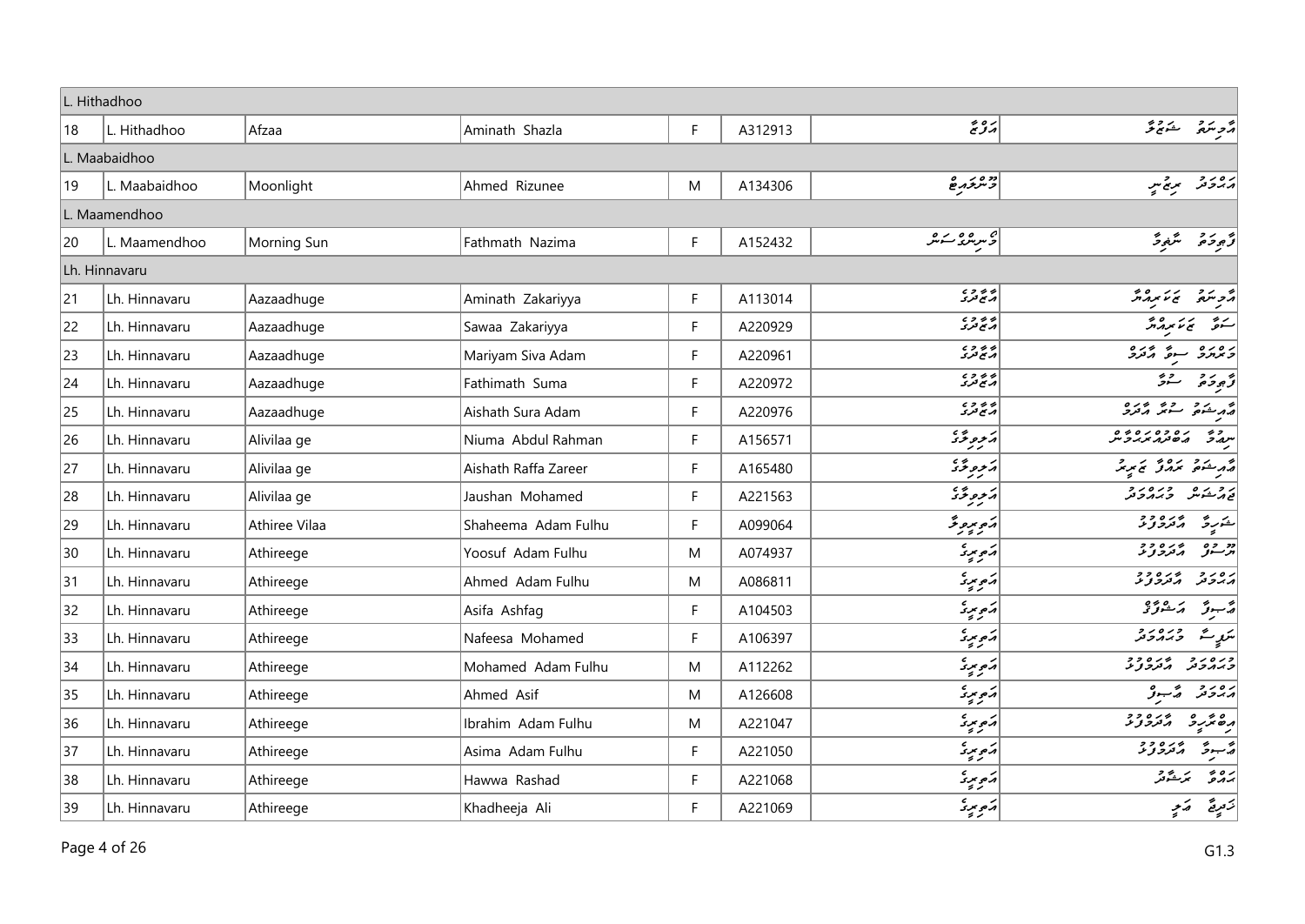| 40 | Lh. Hinnavaru | Athireege        | Lauza Ibrahim Fulhu   | F  | A221074 | ر<br>مرموسور                 | $330 - 20 - 215$                                       |
|----|---------------|------------------|-----------------------|----|---------|------------------------------|--------------------------------------------------------|
| 41 | Lh. Hinnavaru | Athireege        | Hussain Asim          | M  | A221076 | ړ<br>مرموسو                  |                                                        |
| 42 | Lh. Hinnavaru | Athireege        | Afiya Abdulla         | F. | A221088 | ر<br>د حومور                 | أُمَّرِيمُ مَدَّدَاللَّهُ                              |
| 43 | Lh. Hinnavaru | Athireege        | Shadiya Mohamed       | F. | A221092 | ړ<br>مرموسو                  | شوره وره دو                                            |
| 44 | Lh. Hinnavaru | Athireege        | Mohamed Ramiz         | M  | A221094 | ر<br>د حومور                 | ورور و و و                                             |
| 45 | Lh. Hinnavaru | Athireege        | Athiya Abdulla        | F  | A221098 | ړ<br>مرموسو                  | قرمرتز الاهترالله                                      |
| 46 | Lh. Hinnavaru | Athireege        | Ashfa Abdulla         | F  | A221107 | ر<br>د حومور                 | ىر شىقۇ<br>برە قراللە                                  |
| 47 | Lh. Hinnavaru | Athireege        | Abdulla Raaiz         | M  | A221110 | ر<br>د ځو مور                | ەھىراللە<br>پر پر م<br>مرد م                           |
| 48 | Lh. Hinnavaru | Athireege        | Shahiya Mohamed Fulhu | F  | A221113 | ر<br>د حوسوري                | وره در وده<br>شگریز وبروترون                           |
| 49 | Lh. Hinnavaru | Athireege        | Shamha Mohamed fulhu  | F  | A221118 | ر<br>د حوسور                 | ر و و در و د و د و<br>  شور په و بر بر و و و           |
| 50 | Lh. Hinnavaru | Baaghubeydha     | Ismail Mohamed        | M  | A012377 | ه ور.<br>خەز خەنگر           | بر عرٌ په در در د                                      |
| 51 | Lh. Hinnavaru | Baaghubeydha     | Husam Abdul Rahman    | M  | A137899 | پر وي پر<br>حاد حا تر        | ره وه ره ده.<br>پره تربر <i>برب</i> ر څس<br>ر مەھ<br>ر |
| 52 | Lh. Hinnavaru | Baaghubeydha     | Saamiya Shaugee       | F  | A158755 | ه ور، د.<br>خهره تر          | ستمريز<br>مشكورتمج                                     |
| 53 | Lh. Hinnavaru | Baaghubeydha     | Aishath Aneela        | F  | A220615 | ه وره د.<br>خ د ځ تر         | ۇرىشكۇ مەسر                                            |
| 54 | Lh. Hinnavaru | Baaghubeydha     | Aminath Ifaza         | F  | A220620 | ه ور.<br>خەز خەنگر           | ە قەتى<br>أرمز                                         |
| 55 | Lh. Hinnavaru | Baaghubeydha     | Azmeena Ismail        | F. | A359064 | ه ور، د<br>خهره تر           | ړی <sub>وچ</sub> س رمشوړی                              |
| 56 | Lh. Hinnavaru | Bahaaruge        | Aminath Mohamed       | F  | A094033 | ر بر و ،<br>ن <i>ن</i> تر د  | و ره ر د<br>تر <i>پر</i> ونر<br>ړ ته سره               |
| 57 | Lh. Hinnavaru | Bahaaruge        | Abdulla Mohamed       | M  | A124370 | ر و د د<br>ن <i>ن نر</i> و د | ەھىراللە<br>و ره ر و<br><i>و پر</i> و تر               |
| 58 | Lh. Hinnavaru | Benhaage         | Ismail Ali            | M  | A084173 |                              | برحوثيو لمي                                            |
| 59 | Lh. Hinnavaru | Benhaage         | Ibrahim Mohamed Fulhu | M  | A218649 |                              | رە ئۈرۈ<br>و ر ه ر و و و<br>تر پر تر تر تر تر          |
| 60 | Lh. Hinnavaru | Bijleege         | Abdul Razzaq Mohamed  | M  | A027398 | ه و هم و ء<br>مرگه پر        | נסכסנסג' כנסנכ<br>גם <i>נגד</i> אצי כמגבת              |
| 61 | Lh. Hinnavaru | Bijleege         | Mausooma Mohamed      | F  | A072662 | ه و هم و د<br>موقع و د       | ر و دوءِ<br>وه سوو<br>و ره ر د<br><i>د ب</i> رگرفر     |
| 62 | Lh. Hinnavaru | Bijleege         | Saeed Mohamed         | M  | A114744 | ه و هم و د<br>مرگه د         | شهره در ۲۵ در د                                        |
| 63 | Lh. Hinnavaru | Bijleege         | Abdulla Mohamed       | M  | A220571 | ه و و ء<br>حوفي د            | ەھىراللە<br>و ره ر و<br><i>و پر</i> و تر               |
| 64 | Lh. Hinnavaru | Bijleege         | Fathmath Mausha       | F  | A220710 | <br> حوقے محرِ تح            | و مر د<br>ترجو حم<br>ر حر پر شگ                        |
| 65 | Lh. Hinnavaru | Chichandaa Villa | Siththi               | F  | A221567 | ىمۇ ئىرىم ئىم ئىر            | سورمو                                                  |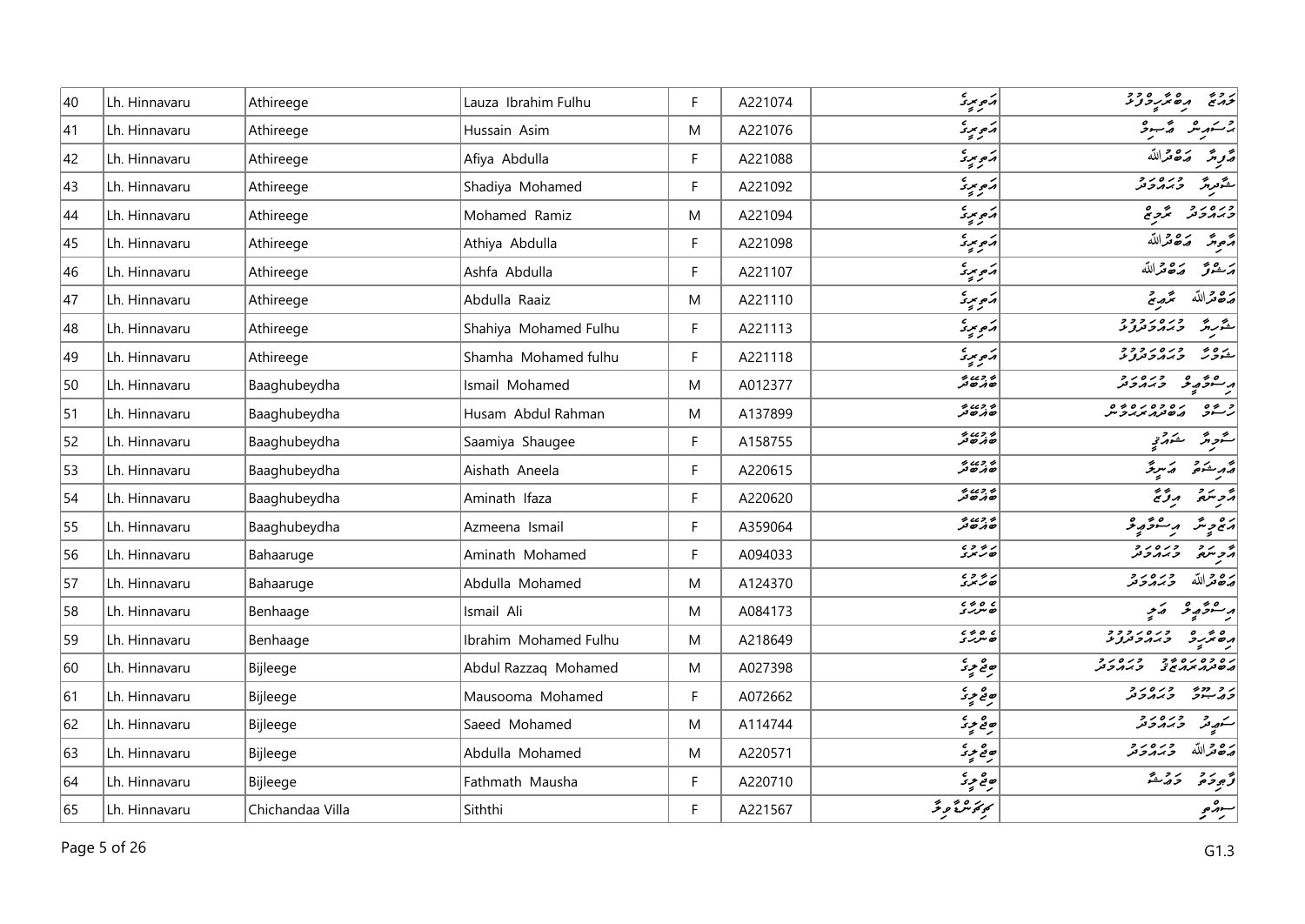| 66 | Lh. Hinnavaru | Chichandaage       | Rishwan Adam Fulhu      | M         | A156791 | ىمەكىرىشى ئ                                                                                                                                                                                            | برره په په دره و د                                       |
|----|---------------|--------------------|-------------------------|-----------|---------|--------------------------------------------------------------------------------------------------------------------------------------------------------------------------------------------------------|----------------------------------------------------------|
| 67 | Lh. Hinnavaru | Chichandaage       | Haseena Easa Fulhu      | F         | A221562 | ىم ئىر شەم ئ                                                                                                                                                                                           | پرسونتر پرسوری                                           |
| 68 | Lh. Hinnavaru | Chichandaage       | Gasim Jinaan Adam Fulhu | M         | A221577 | ى ئەرەپ ي                                                                                                                                                                                              | و ده د مره ورود.<br>توسیع مح                             |
| 69 | Lh. Hinnavaru | Dheyliyaa Aage     | Ibrahim Mohamed         | M         | A022787 | پی په په په<br>  فرم پر پر <sub>ک</sub>                                                                                                                                                                | תפתוכ בגתכת                                              |
| 70 | Lh. Hinnavaru | Dheyliyaa Aage     | Fathmath Mohamed        | F         | A219156 | ں پہ دی<br>ترج پڑ پر د                                                                                                                                                                                 | و ده دره دره                                             |
| 71 | Lh. Hinnavaru | Dheyliyaage        | Hussain Mohamed         | M         | A022655 | ں<br>ترم پر د                                                                                                                                                                                          | ير مسكور ورود و                                          |
| 72 | Lh. Hinnavaru | Dhikashge uthurbai | Surayya Abdul Gafoor    | F         | A058698 | ور ده د د د در در در در کار بالا                                                                                                                                                                       | و ره ده ده وه ردد و<br>څخه د هر مر د مر د کار            |
| 73 | Lh. Hinnavaru | Divine             | Ahmed Maail Mohamed     | M         | A224664 | ، ئەمرىش                                                                                                                                                                                               | גפנג כבש כגם כב                                          |
| 74 | Lh. Hinnavaru | <b>Divine Test</b> | Ahmed Shareef Ibrahim   | ${\sf M}$ | A098109 | و <i>ق</i> رمر شرکا دیگرافتار کے من                                                                                                                                                                    | رەرد شهرو رەمزرو                                         |
| 75 | Lh. Hinnavaru | <b>Divine Test</b> | Azlifa Ahmed            | F         | A123494 | ا د عرم شر <u>غ م</u>                                                                                                                                                                                  | أرج ووٌ درورو                                            |
| 76 | Lh. Hinnavaru | <b>Divine Test</b> | Adam Ibrahim            | M         | A124589 |                                                                                                                                                                                                        | وره مصرير                                                |
| 77 | Lh. Hinnavaru | <b>Divine Test</b> | Abdul Rahman Ibrahim    | M         | A124606 | $\overset{\circ}{\mathcal{E}}\overset{\circ}{\mathcal{E}}\overset{\circ}{\mathcal{E}}\overset{\circ}{\mathcal{E}}\overset{\circ}{\mathcal{E}}\overset{\circ}{\mathcal{E}}\overset{\circ}{\mathcal{E}}$ | נסכסנסיפי תסתניכ                                         |
| 78 | Lh. Hinnavaru | <b>Divine Test</b> | Mohamed Andhaz Ahmed    | M         | A148574 | و <i>ع</i> ُ مر شريع ڪي                                                                                                                                                                                | כנסנכ נספכ נסנכ<br>כגהכת הייתה הגבת                      |
| 79 | Lh. Hinnavaru | <b>Divine Test</b> | Mariyam Moosa           | F         | A218969 | و عَرم سُرچَ ہے ج                                                                                                                                                                                      | د ه ده در م                                              |
| 80 | Lh. Hinnavaru | <b>Divine Test</b> | Aminath Neeza Ibrahim   | F         | A218971 | و <i>ع</i> ُ مر شريع ڪي                                                                                                                                                                                | أأدبتم ببغ رەئزر                                         |
| 81 | Lh. Hinnavaru | <b>Divine Test</b> | Aishath Ibrahim         | F         | A218974 | و عَرَمٍ سُرْءَ سُوءٍ                                                                                                                                                                                  |                                                          |
| 82 | Lh. Hinnavaru | <b>Divine Test</b> | Ameela Ahmed            | F         | A218976 | و <i>جو کر سرچ دے</i>                                                                                                                                                                                  | پر په پر پر در                                           |
| 83 | Lh. Hinnavaru | <b>Divine Test</b> | Afiya Ahmed             | F         | A218977 | و <i>ک</i> ر مرغ گھ                                                                                                                                                                                    | ړو پره ده                                                |
| 84 | Lh. Hinnavaru | <b>Divine Test</b> | Abdulla Shaneez Umar    | M         | A218978 | و <i>ع</i> ُرم شريع ڪيمھ                                                                                                                                                                               | رە ئەللە ھەمرىج رەز ئە                                   |
| 85 | Lh. Hinnavaru | Dream              | Saeed Abdul Rahman      | M         | A163016 | ه پرچ<br>پاسچ                                                                                                                                                                                          | ره وه ره ده.<br>پره تربر تر س<br>سکه پور                 |
| 86 | Lh. Hinnavaru | Dream House        | Abdulla Abdul Rahman    | M         | A124618 | ه پر <sub>خر</sub> پر م                                                                                                                                                                                | ر ه و ه ر ه د ه<br>پره تر پر پر تر س<br>ەھىراللە         |
| 87 | Lh. Hinnavaru | Dream House        | Mariyam Zakariyya       | F         | A214965 | ه پر <sub>د</sub> ر در م                                                                                                                                                                               | גפגם גדודות                                              |
| 88 | Lh. Hinnavaru | Dream House        | Fathmath Abdul Rahman   | F         | A214972 | ه پر <sub>خر</sub> پر م                                                                                                                                                                                | ر ه د ه ر ه د و<br>پره تربر <i>بربر څ</i> س<br>و څې د ځه |
| 89 | Lh. Hinnavaru | Dream House        | Najaahaa Abdul Rahman   | F         | A214974 | ە بىر <i>ە ئەج</i> رم                                                                                                                                                                                  | ر ه د ه ر ه د ه<br>پره تربر <i>تر</i> ر تر س<br>ىر پەيج  |
| 90 | Lh. Hinnavaru | Faalandhoshuge     | Ali Umar                | M         | A033440 | ء ر ەيد د ،<br>توخ سرترىرى                                                                                                                                                                             | أەير اور د                                               |
| 91 | Lh. Hinnavaru | Faalandhoshuge     | Mohamed Umar            | ${\sf M}$ | A073503 | ء ر ەير د ،<br>تۇ ئوس تىرىرى                                                                                                                                                                           | כנסני בני                                                |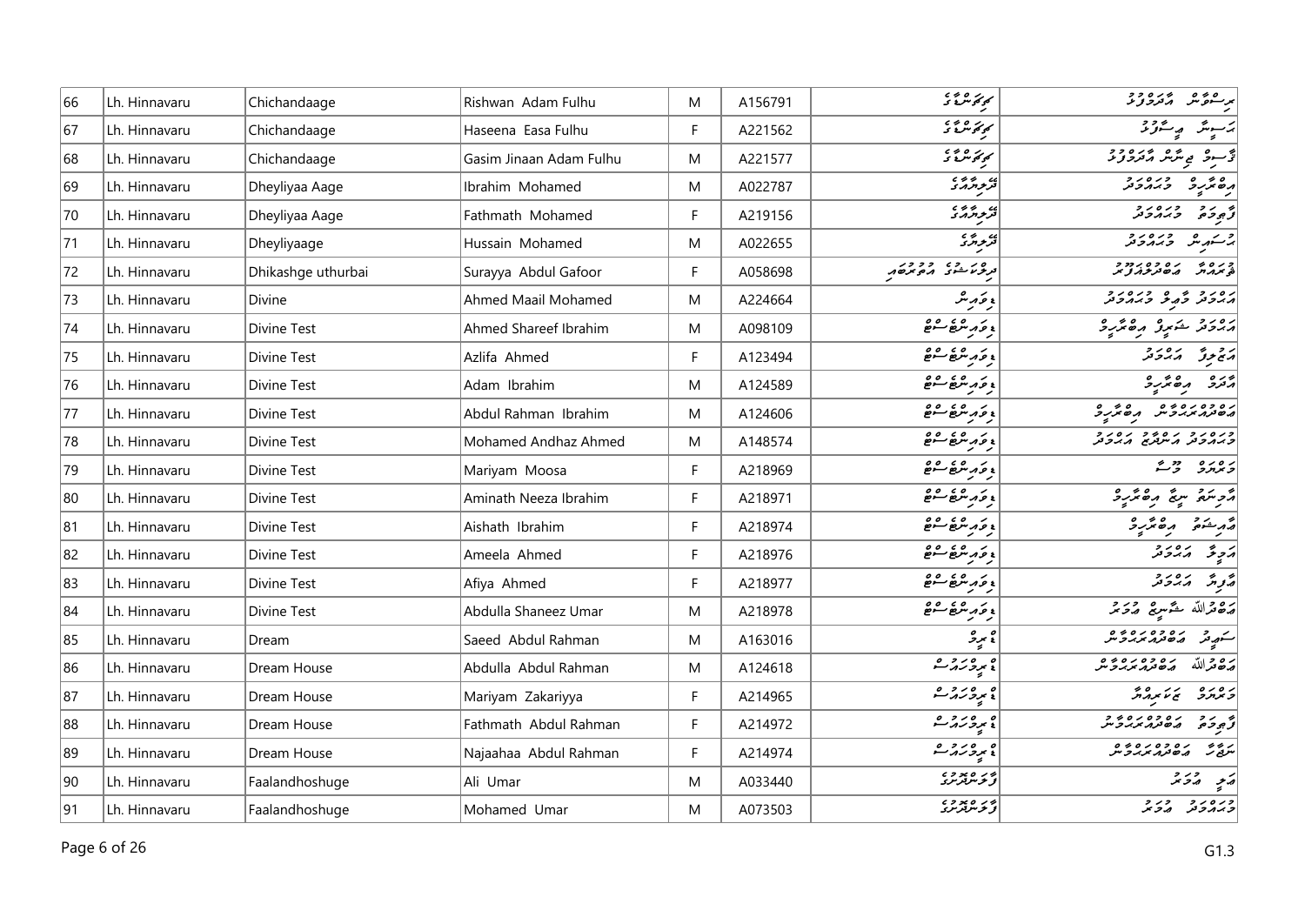| 92  | Lh. Hinnavaru | Faalandhoshuge    | Hawwa Umar                | F         | A221143 | در ۱۵ دو د<br>  تو تو تو تور                              | ره ورو                                        |
|-----|---------------|-------------------|---------------------------|-----------|---------|-----------------------------------------------------------|-----------------------------------------------|
| 93  | Lh. Hinnavaru | Farivaage         | Aminath Sana Adam         | F         | A080661 | ر<br>توموٹو ت                                             | م کے سر کا مقرر مقرر م                        |
| 94  | Lh. Hinnavaru | Fathaha           | Aishath Abdul Samad       | F         | A062827 | ترەر                                                      | د در ده ده در در د                            |
| 95  | Lh. Hinnavaru | Fathaha           | Yoosuf Nimal              | M         | A121421 | ترەر                                                      | در دو سرگر د                                  |
| 96  | Lh. Hinnavaru | Fathaha           | <b>Ahmed Yanish Nimal</b> | M         | A161472 | زەنز                                                      | גם גד האת המושב ותביב                         |
| 97  | Lh. Hinnavaru | Fenfiyaazge       | Riyaz Hameed              | ${\sf M}$ | A001530 | ژیمو پژیځ د                                               | <br>  برېژمنه   بر <sub>و</sub> تر            |
| 98  | Lh. Hinnavaru | Fenfiyaazge       | Hussain Adam              | ${\sf M}$ | A042747 | ئۇ شرىر ش <sub>ى</sub> ج ئ                                | جر سکھر شہر محمد جات                          |
| 99  | Lh. Hinnavaru | Fenfiyaazge       | Khadeeja Hameed           | F         | A158979 | ، معروم ،<br>نومبر                                        | نزمرچ بر <sub>و</sub> چر<br>مربع بروچر        |
| 100 | Lh. Hinnavaru | Fenfiyaazge       | Siththi                   | F         | A223967 | ئۇ شرى <sub>ق</sub> تەرى                                  |                                               |
| 101 | Lh. Hinnavaru | Fenfiyaazge       | Mohamed Abdulla           | ${\sf M}$ | A223969 | ئۇ شرىر ش <sup>ى</sup> رى<br>  ئۇ شرىر ش <sup>ىرى</sup> ئ | وره رو رووالله                                |
| 102 | Lh. Hinnavaru | Feskoage          | Mohamed Hassan Fulhu      | ${\sf M}$ | A053913 | ې دەم ،                                                   | ورەرو بەسەرور                                 |
| 103 | Lh. Hinnavaru | Feskoage          | Mahamood Hassan Fulhu     | M         | A112788 | ې ده پېړۍ<br>نو                                           | رەددە بەسكەردە                                |
| 104 | Lh. Hinnavaru | Feskoage          | Aishath Hassan Fulhu      | F         | A155118 | ومشاء                                                     | وگهر شوه و بر کرد و در                        |
| 105 | Lh. Hinnavaru | Feskoage          | Hassan Ma'aadh Mahmood    | ${\sf M}$ | A161440 | ې ده <sup>م</sup> ړي                                      | ر ده د و د دود و<br>رساس وړېر وبروبر          |
| 106 | Lh. Hinnavaru | Feskoage          | Fathimath Mohamed Fulhu   | F         | A220578 | ې دەم ،                                                   | و رو وره رووو<br>ده <i>و سمر حسول لا</i>      |
| 107 | Lh. Hinnavaru | Feskoage          | Fathmath Udhma Mahmood    | F         | A220596 | ې دەم ،                                                   | و د د د ده د د د د د<br>گروه د مرکز د برونر   |
| 108 | Lh. Hinnavaru | Feskoamaage       | Ahmed Gasim Fulhu         | ${\sf M}$ | A158746 | ې وه ۶ پې<br>نو سرمانو <sub>ک</sub>                       | رەرە ئۇسورى                                   |
| 109 | Lh. Hinnavaru | Feskoamaage       | Aminath Gasim Fulhu       | F         | A220717 | ې وه پوځ<br>نو سرونو                                      | أتربتهم تخسع ووو                              |
| 110 | Lh. Hinnavaru | Feyrugasdhoshuge  | Mariyam Adam              | F         | A321074 | پے حرمر صریح و ی<br>  تو سرمر سکومر پر ی                  | ر ہ رہ معردہ<br>ح <i>مد</i> رو م <i>د</i> ترو |
| 111 | Lh. Hinnavaru | Finihiyaage       | Adam Hassan Manik         | ${\sf M}$ | A024144 | و سربر پژی<br>زیر بر                                      | ەرە ئەسەردىرە                                 |
| 112 | Lh. Hinnavaru | Finihiyaage       | Abdulla Mohamed           | M         | A219145 | او مدر پروژه<br><u>گرم</u>                                | رە داللە دىرە دو                              |
| 113 | Lh. Hinnavaru | Firdhaws          | Numan Umar                | ${\sf M}$ | A220420 | و بر تر پر م                                              | 2,000 פגב<br>יינ <i>גב</i> ית הכית            |
| 114 | Lh. Hinnavaru | <b>Firdhaws</b>   | Firushan Numaan           | M         | A220442 | پر ټر ټر ژ گ                                              | ر جمشگر میروگر                                |
| 115 | Lh. Hinnavaru | Firdhaws          | Ahmed Firaaz Nu'uman      | ${\sf M}$ | A220443 | و بر تر پر شه                                             | رورد وبزلج تردومو                             |
| 116 | Lh. Hinnavaru | Four Lights       | Sharhabeel Ibrahim        | M         | A221714 | <br>  تر <sub>مرکزمر</sub> غ ث                            | خنزيه وهنرو                                   |
| 117 | Lh. Hinnavaru | Gandhakoalhimaage | Malik Ibrahim Fulhu       | ${\sf M}$ | A043414 | <br>  ئەستىرىئا ئىرىگە ئ                                  | ومع مەھەر دور                                 |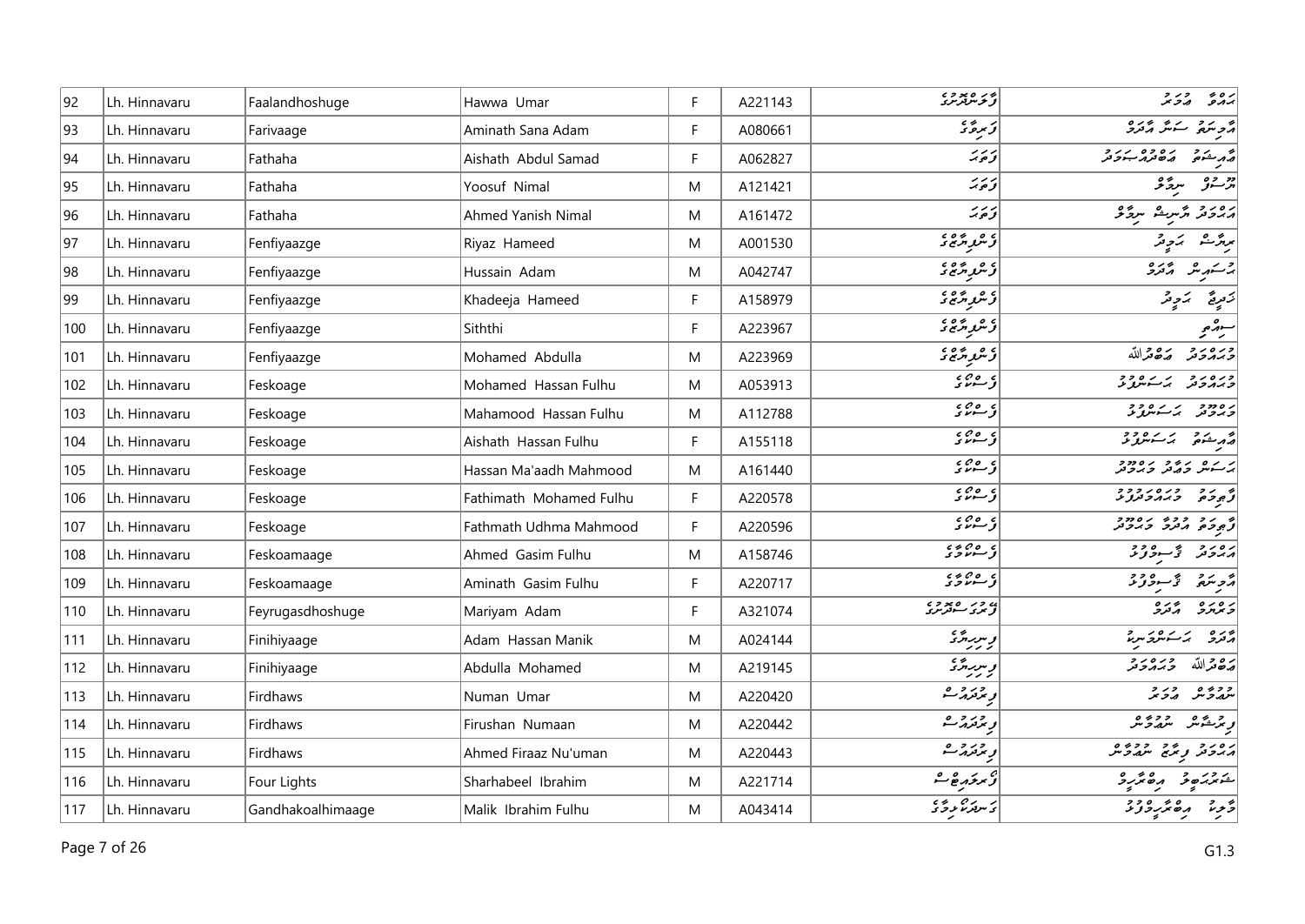| 118 | Lh. Hinnavaru | Gandhakoalhimaage | Fathimath Abdul Azeez     | F         | A155183 | <br>  ئەستىرىئا ئورمى                                     |                                                                                 |
|-----|---------------|-------------------|---------------------------|-----------|---------|-----------------------------------------------------------|---------------------------------------------------------------------------------|
| 119 | Lh. Hinnavaru | Gandhakoalhimaage | Ismail Ibrahim Fulhu      | ${\sf M}$ | A222202 | ر سرچ دي.<br>د سرټرمانونو د                               | و عرصو وهندور                                                                   |
| 120 | Lh. Hinnavaru | Gandhakoalhimaaqe | Abdul Waasiu Mahroos      | ${\sf M}$ | A223491 | <br>  ئەستىرىئا ئىرىگە ئ                                  | ره وه پر در ده دو ه<br>پره تروي سوړ کو بر بر سو                                 |
| 121 | Lh. Hinnavaru | Green Weed        | Abdul Gayyoom Abdul Samad | M         | A221303 | ە بېرىترى<br>ئ                                            | ر ۵ و ۵ مر ر و<br>پرې ترپر سون تر<br>ر ۵ ۶ و ۵ د ۵ وه<br>۱ هامگرمو تو ار اثر تر |
| 122 | Lh. Hinnavaru | Gulaabeege        | Saeed Ali                 | M         | A220732 | د و په په<br>د تره پ                                      | ڪيپٽر گھڻي                                                                      |
| 123 | Lh. Hinnavaru | Gulaabeege        | Hassan Shafiu             | M         | A220734 | د و ه<br>د ژه د                                           | ىز سەش سەھمىي ئە                                                                |
| 124 | Lh. Hinnavaru | Gulfaamge         | Mohamed Qasim             | M         | A038218 | د ه و ه ه ،<br>د نرو د د                                  | ور ەر د<br>ترگەترىتر                                                            |
| 125 | Lh. Hinnavaru | Gulfaamge         | Ibrahim Gasim             | M         | A098989 | وه پ <sup>ر</sup> ه پ<br><sub>م</sub> حرق تر <sub>ک</sub> | رە ئۆر ئۆسرە                                                                    |
| 126 | Lh. Hinnavaru | Gulfaamge         | Gasim Idhrees             | ${\sf M}$ | A221769 | د ه و ه ه ،<br>د ترتر تر                                  | وسيون مورد سيات<br>توسيون مورد سيات                                             |
| 127 | Lh. Hinnavaru | Gulfaamge         | Aishath Mafthooha Mohamed | F         | A221791 | د ه و ه ه ،<br>د نرو د د                                  | ه در د ده دود وره د د<br>مهرشوی تروید تریه د                                    |
| 128 | Lh. Hinnavaru | Gulisthaanuge     | Hassan Abdulla            | M         | A012367 | و مره و و ،<br>د <del>و</del> ر حوم سرو                   | ترسك وكاله الله                                                                 |
| 129 | Lh. Hinnavaru | Gulisthaanuge     | Ali Abdulla               | M         | A095404 | د په روځ د د چ<br>  د په سوه مرد                          | أتمعي مكافقه                                                                    |
| 130 | Lh. Hinnavaru | Gulisthaanuge     | Haleema Zakariyya         | F         | A106357 | د په د هم پورۍ<br>  د پېړۍ هم پېړۍ                        | בְבָבٌ הֹצְבְת                                                                  |
| 131 | Lh. Hinnavaru | Gulisthaanuge     | Ibrahim Abdulla           | M         | A125678 | د و ره و و د و د                                          | أرە ئرىرو مەھىراللە                                                             |
| 132 | Lh. Hinnavaru | Gulisthaanuge     | Aishath Raudha Ibrahim    | F         | A219063 | د په ده ورو<br>د پوسه په مرد                              | مەر شىم ئىمەتر مەھترىپ                                                          |
| 133 | Lh. Hinnavaru | Gulisthaanuge     | Mohamed Ifshaah Ibrahim   | M         | A219068 | د په ده ورو<br>د پوسه په مرد                              | ورەرو روشر رەپرى                                                                |
| 134 | Lh. Hinnavaru | Gulisthaanuge     | Khadeeja Ruvaidha Ibrahim | F         | A219069 | دې مه شوی                                                 | ترمرة برورش رەشرو                                                               |
| 135 | Lh. Hinnavaru | Habarumaage       | Adam Mohamed              | M         | A113549 | ر ر د » ،<br>ره برو د                                     | برده وره رو<br><i>م</i> ګر <i>و</i> وبرمرونر                                    |
| 136 | Lh. Hinnavaru | Habarumaage       | Ahmed Mohamed             | M         | A114661 | ر ر د و و و<br>رک <i>ه بر</i> و د                         | ر ס ג פ ג ס ג כ<br>ג ג ב ג ג ג ב ג                                              |
| 137 | Lh. Hinnavaru | Habarumaage       | Ameena Mohamed            | F         | A159879 | ر ر د » ،<br>ره برو د                                     | و ره ر د<br>تر پر ژمر<br>ړې پر                                                  |
| 138 | Lh. Hinnavaru | Habarumaage       | Khadheeja Ibrahim         | F         | A223971 | ر ر و » ،<br>ره برو د                                     | زَىرِيعٌ مِنْ مُرْرِدْ                                                          |
| 139 | Lh. Hinnavaru | Habarumaage       | Mohamed Abdul Rahmaan     | ${\sf M}$ | A223973 | ر ر د ه ،<br>ره برو د                                     | ر ه وه ر ه د ه<br>پره تربر تر بر<br>و ر ه ر د<br>و پر پر تر                     |
| 140 | Lh. Hinnavaru | Habarumaage       | Hussain Shamaah           | ${\sf M}$ | A223984 | ر ر د د ،<br>ره برو د                                     | ير شەر شەھ بەر ئە                                                               |
| 141 | Lh. Hinnavaru | Habarumaage       | Hassan Shimaah            | ${\sf M}$ | A223988 | ر ر د ه ،<br>ره برو د                                     | ير سىرى ھەدىسى                                                                  |
| 142 | Lh. Hinnavaru | Halavelimaage     | Aishath Fazna             | F         | A072535 | ر ر ،                                                     | مەرىشىمە ئەۋىتر                                                                 |
| 143 | Lh. Hinnavaru | Halavelimaage     | Khadeeja Hussain Fulhu    | F         | A124740 | ر ئەۋىردى<br>ئىقرىرى                                      | ترىيەنچە سەر سىملەر ئە                                                          |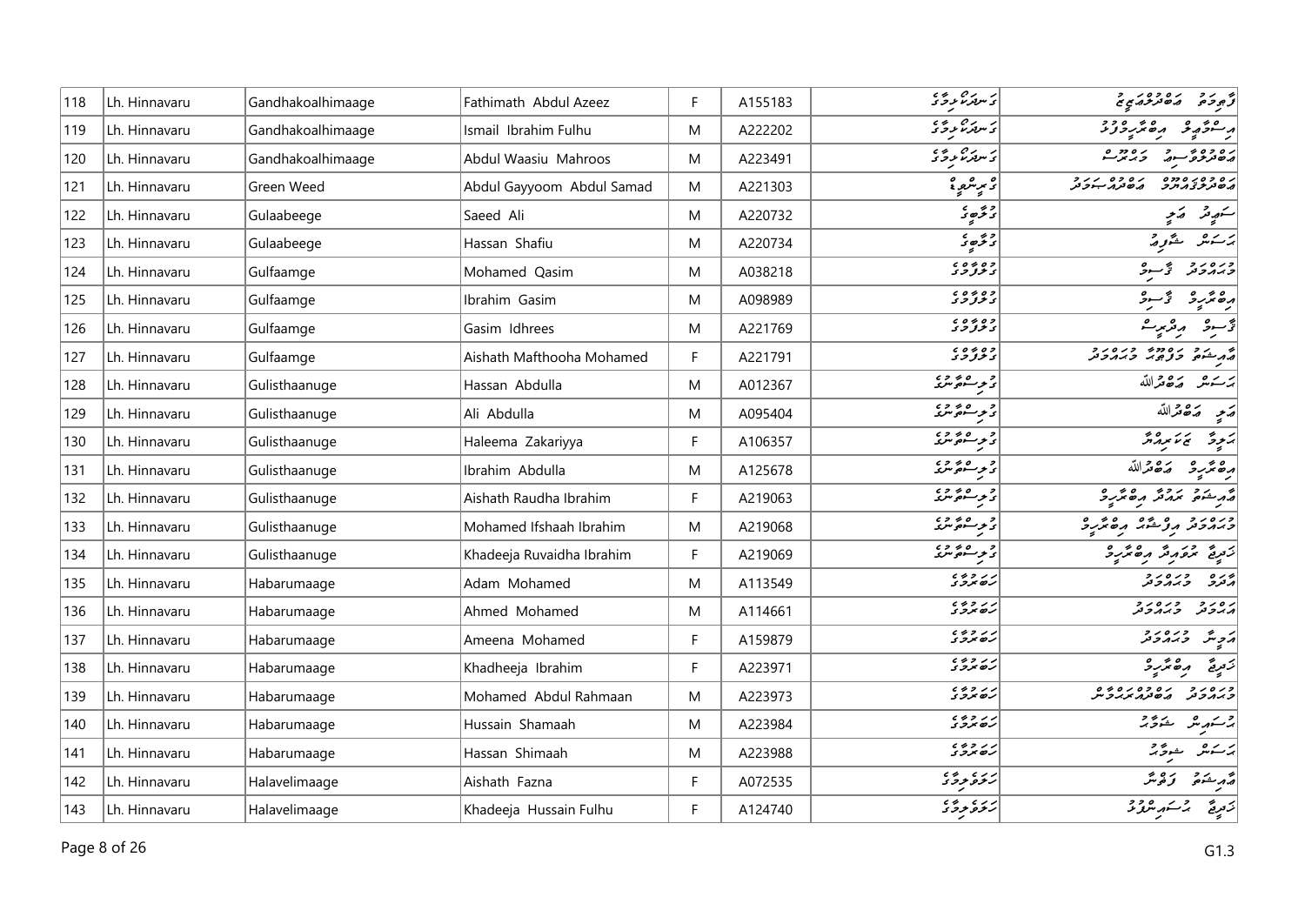| 144 | Lh. Hinnavaru | Halavelimaage    | Mariyam Shizna         | F. | A221663 | ر ري په دي.<br>-              | رەرە شىرىگە                                                          |
|-----|---------------|------------------|------------------------|----|---------|-------------------------------|----------------------------------------------------------------------|
| 145 | Lh. Hinnavaru | Halavelimaage    | Hussain Aasil Adam     | M  | A221673 | ژ ئره بودند                   | ر<br>پرستهر شر پر شریحه ارتزی                                        |
| 146 | Lh. Hinnavaru | Handhuvarudheyge | Abdul Samad Yoosuf     | Μ  | A048021 | ر سرور وړ، ،<br>رسربرو بربری  | ره وه در د دو وه<br>پرېفربر ښوتر در سوتړ                             |
| 147 | Lh. Hinnavaru | Handhuvarudheyge | Ahmed Yoosuf           | M  | A048032 | ر سرور وړ، ،<br>رسربرو بربری  | גם גד בקי בק<br>הגב עת יית                                           |
| 148 | Lh. Hinnavaru | Handhuvarudheyge | Sobira Yoosuf          | F  | A097616 | ر<br>رکس فرح موفوی            | ېژىستۇ<br>بڈھ پڑ                                                     |
| 149 | Lh. Hinnavaru | Handhuvarudheyge | Fathimath Adam         | F. | A131287 | ر<br>رکسوبرو مرتزی            | توجدة مجمده                                                          |
| 150 | Lh. Hinnavaru | Hiyaa            | Amira Hussain          | F  | A092410 | رپڙ                           | أقمرش فرسكرهما                                                       |
| 151 | Lh. Hinnavaru | Hiyaa            | Mahira Hussain         | F. | A104112 | رپڙ                           | ۇرىگە جەسكەپلىر                                                      |
| 152 | Lh. Hinnavaru | Hiyaavahi        | Shaheeda Ibrahim       | F. | A037360 | ىرەژچە بە                     | خورش مەھىرىد                                                         |
| 153 | Lh. Hinnavaru | Hiyaavahi        | Mohamed Mahir Easa     | M  | A048004 | رېژوَرِ                       |                                                                      |
| 154 | Lh. Hinnavaru | Hiyaavahi        | Hassan Maheedh Mohamed | M  | A215366 | ىرەتزەكرىر                    | بمسكس وكبار وبرماك                                                   |
| 155 | Lh. Hinnavaru | Hiyaleege        | Fathmath Rasheedha     | F. | A220391 | رېزىپە <sup>ي</sup>           | أوٌمودَهُ بَرَجُونَّرُ                                               |
| 156 | Lh. Hinnavaru | Hoarafusheege    | Nahudha Abobakuru      | F. | A123474 | ە روپە<br>رىمرۇ بېرى          | נכל נחבר כב<br>תנית תספיות                                           |
| 157 | Lh. Hinnavaru | Horizone         | Yoosuf Abdulla         | M  | A065535 | لتصريح مثر                    | وديع وكامرالله                                                       |
| 158 | Lh. Hinnavaru | Horizone         | Shaira Yoosuf          | F  | A125218 | جریح مثر                      | شەپرىكە ئەسىئى                                                       |
| 159 | Lh. Hinnavaru | Horizone         | Mariyam Yoosuf         | F. | A143992 | جريج تر                       | ر ه ر ه<br>تر بر بر<br>ە جەمئەت                                      |
| 160 | Lh. Hinnavaru | Horizone         | Ali Yoosuf             | M  | A144140 | لتربرج يثر                    | $\begin{vmatrix} 2 & 2 & 3 \\ 3 & -2 & 3 \\ 4 & 3 & 4 \end{vmatrix}$ |
| 161 | Lh. Hinnavaru | Horizone         | Abdulla shaufaan       | M  | A213351 | جرىرچىگر                      | روقرالله شهرومر                                                      |
| 162 | Lh. Hinnavaru | Horizone         | Shahid Yoosuf          | M  | A221830 | جرىرچىگە                      |                                                                      |
| 163 | Lh. Hinnavaru | Horizone         | Shazra Yoosuf          | F. | A221835 | ابر ہوچ<br>_                  | پر چېر په چېر چې                                                     |
| 164 | Lh. Hinnavaru | Horizone         | Aminath Mohamed        | F  | A259619 | الربرج مر                     | ومستعج وبره برو                                                      |
| 165 | Lh. Hinnavaru | Hulhangu Hiya    | Hussain Ali            | Μ  | A042283 | ر د که سر د گر<br>مر          | بر سکه شهر اور کمبر                                                  |
| 166 | Lh. Hinnavaru | Hulhangu Hiya    | Rashid Ali             | Μ  | A151955 | رىمەسىمە <i>بە</i> ر          | مرَّ شوتر<br>مسلم<br>ەتىر                                            |
| 167 | Lh. Hinnavaru | Hulhangu Hiya    | Khadeeja Ali           | F. | A220563 | <br> رىز سر <sub>2</sub> رېگر | رَمرِيحَ - رَمِ                                                      |
| 168 | Lh. Hinnavaru | Hulhangu Hiya    | Fathimath Rukha Rashid | F  | A220572 | ر تر سر تر برگر<br>سر         | وٌ و د و د محمد شود ک                                                |
| 169 | Lh. Hinnavaru | Irumatheege      | Aishath Ibrahim        | F. | A123512 | وبترد مي                      | م المستوى المتحدث                                                    |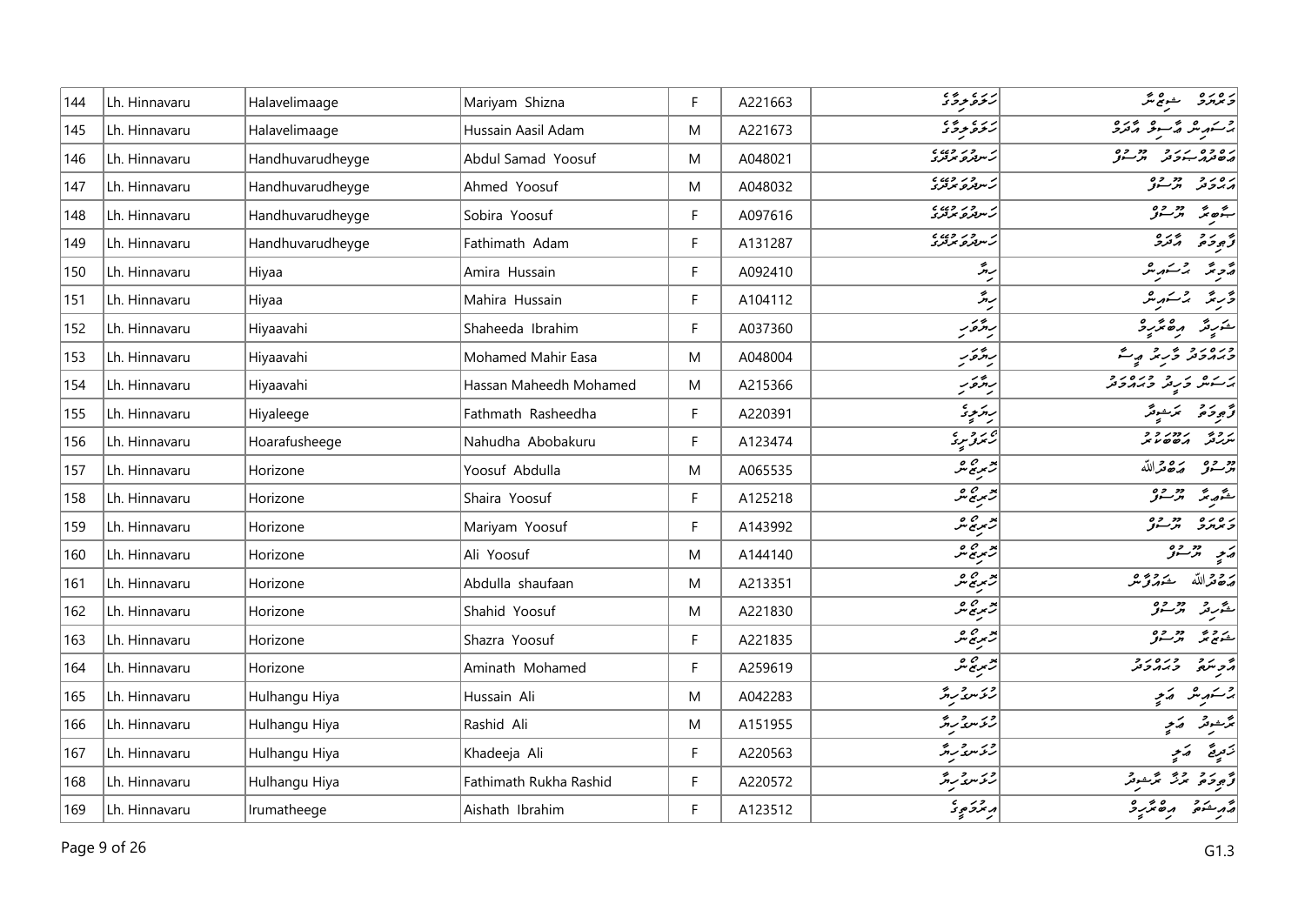| 170 | Lh. Hinnavaru | Irumatheege    | Ali Ibrahim             | M  | A221418 | ېر تر دې<br>بر تر دې              | ەرھ ئ <sup>ۆ</sup> ر ۋ<br>$\frac{2}{\sqrt{2}}$            |
|-----|---------------|----------------|-------------------------|----|---------|-----------------------------------|-----------------------------------------------------------|
| 171 | Lh. Hinnavaru | Irumatheege    | Aminath Ibrahim         | F. | A221420 | د بر در پ<br>بر بر د په د         | وە ئرىر ۋ<br>أترسم                                        |
| 172 | Lh. Hinnavaru | Jaufaanuge     | Haleema Hassan Koi      | F. | A077390 | پر وي و ۽<br>  پي پر تو سرپ       | بزود<br>بر سەھ <sub>ىيى</sub> ر                           |
| 173 | Lh. Hinnavaru | Jaufaanuge     | Ibrahim Abdulla         | M  | A221206 | ر و د و ،<br>بع د تو سری          | ە ھەترىر <sup>ە</sup><br>مَە قىراللە                      |
| 174 | Lh. Hinnavaru | Jaufaanuge     | Fathimath Ibrahim       | F  | A221208 | پر ويږ وي<br>  فع تر تو سر پر     | ەھ ترىر ۋ<br>و په پر د                                    |
| 175 | Lh. Hinnavaru | Jaufaanuge     | Nasreena Ibrahim        | F  | A221210 | پر ويږ وي<br>  فع تر تو سر پر     | ىئە <sup>ر ھ</sup> ەبىرىتر<br>0 30                        |
| 176 | Lh. Hinnavaru | Kafidhooge     | Aishath Siththi Haaroon | F  | A105651 | رود ه<br>  ما موقتری              |                                                           |
| 177 | Lh. Hinnavaru | Kareshma       | Hawwa Rashad            | F  | A221404 | ىر ، ھەھ<br>مەمۇرىشە <del>ر</del> | برەپچ<br>ىر شەتر                                          |
| 178 | Lh. Hinnavaru | Kareshma       | Abdulla Rashad          | M  | A221405 | ىر بىر ھەم<br>بىر ئىشىرى          | برە تراللە<br>ىر مەتەتر                                   |
| 179 | Lh. Hinnavaru | Kasthoorige    | Nahudha Yoosuf          | F  | A085158 | ر دود و ،<br>ما ڪھي مرد           | ېز يەر<br>سرویژ                                           |
| 180 | Lh. Hinnavaru | Kasthoorige    | Nazuma Yoosuf           | F. | A093526 | ر ۶۶۵ و.<br>ما سنگهجری            | سرچ ويځ<br>ېژىستۇ                                         |
| 181 | Lh. Hinnavaru | Kasthoorige    | Hassan Sirah Yoosuf     | M  | A223961 | ر ۶۶۵ وجو<br>موسيقومبرد           | بر کے مگر اسو پڑھ اور دو ہے<br>مرکب مگر اسو پڑھیں اور سور |
| 182 | Lh. Hinnavaru | Koalhi         | Adam Ibrahim            | M  | A098373 | لقعر                              | وره دهگرد                                                 |
| 183 | Lh. Hinnavaru | Koalhi         | Haleema Yoosuf          | F  | A112843 | $\overline{\mathcal{E}}$          | ر په در دره در در                                         |
| 184 | Lh. Hinnavaru | Koalhi         | Ibrahim Yoosuf          | M  | A131266 | $\overline{\mathcal{E}}$          | ړه تر پر د وو                                             |
| 185 | Lh. Hinnavaru | Koalhi         | Aminath Aleefa          | F. | A223773 | اچمو                              | أأدمنهم أرجوقه                                            |
| 186 | Lh. Hinnavaru | Lanka          | Abdul Rahman Mohamed    | M  | A058463 | ر ه د.<br>مؤسر پا                 | נסכסנסג'ס כנסנכ<br>השנה <i>גיבית כי</i> הכנ               |
| 187 | Lh. Hinnavaru | Lanka          | Ali Mohamed             | M  | A123521 | ئەشرىگە                           | أمامي وبرورد                                              |
| 188 | Lh. Hinnavaru | Lanka          | Aishath Ali             | F  | A220532 | ئەشرىگە                           | وأرشكم وكمج                                               |
| 189 | Lh. Hinnavaru | Lanka          | Razana Mohamed          | F  | A220542 | ر ه پ                             | رويز درورد                                                |
| 190 | Lh. Hinnavaru | Lanka          | Aminath Nashaath Yoosuf | F  | A220545 | ئەشرىگە                           | ړ څر سرچينې په ده ده وه کل                                |
| 191 | Lh. Hinnavaru | Maabageechaage | Ali Hassan              | M  | A034862 | پر په په په<br>د ځانگړۍ           | أەي ئەسەھ                                                 |
| 192 | Lh. Hinnavaru | Maabageechaage | Shaheedha Mohamed       | F  | A099310 | د ده د پره<br>د ه د پر            | لمكريم وزەرە<br>مەر                                       |
| 193 | Lh. Hinnavaru | Maabageechaage | Waheedha Yoosuf         | F  | A114695 | ه ر<br>د ځونون                    | ى بەشتەر قارىق                                            |
| 194 | Lh. Hinnavaru | Maabageechaage | Hassan Liushaan Mohamed | M  | A157031 | د نه نړۍ<br>  د ځانگونو           | يُرَكَبُوا وَإِرْكَبُوا وَيَرَادُونَ                      |
| 195 | Lh. Hinnavaru | Maabageechaage | Madheeha Ibrahim        | F  | A157032 | دڅه نومونه                        | دَىرِيَّ مەھرىرد                                          |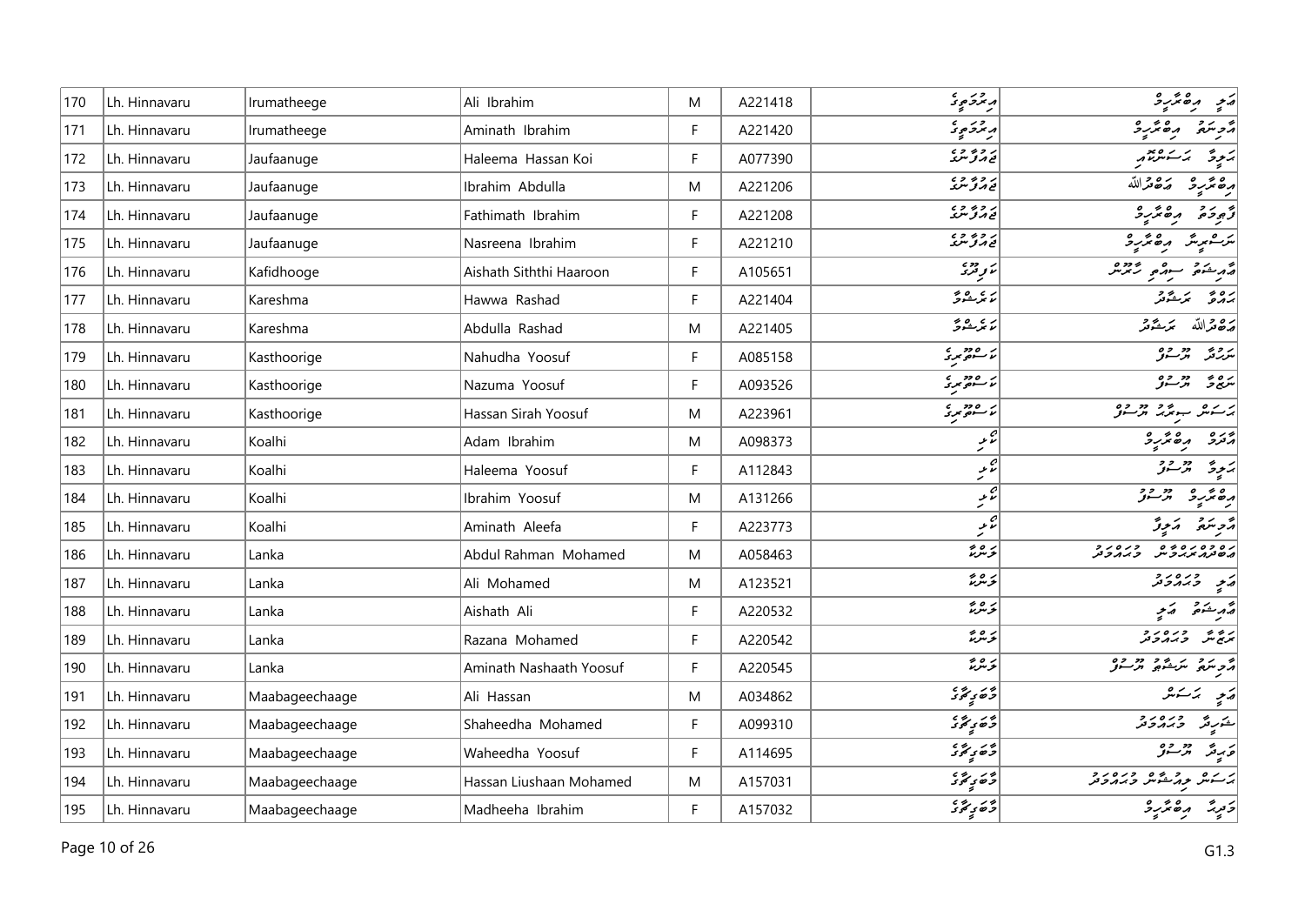| 196 | Lh. Hinnavaru | Maabageechaage    | Sanfa Mohamed            | F  | A220452 | و پر پوءِ<br>حوي گوي              | شهرة متصروح                                             |
|-----|---------------|-------------------|--------------------------|----|---------|-----------------------------------|---------------------------------------------------------|
| 197 | Lh. Hinnavaru | Maabageechaage    | Abdulla Manoon ALi       | M  | A220464 | دڅه نومونه                        | برە دالله ترمزمر پرو                                    |
| 198 | Lh. Hinnavaru | Maabageechaage    | Aishath Majdha Ali       | F. | A220471 | د ځه نو د                         | أوالم المستوفر وتحافر أوالمحر                           |
| 199 | Lh. Hinnavaru | Maabageechaage    | Adam Mirudhas            | M  | A220477 | و ده د و د                        | وره و وړه ه                                             |
| 200 | Lh. Hinnavaru | Maabageechaage    | Fathmath Hamna           | F  | A220478 | ور<br>د ځونون                     | توجدة بروتر                                             |
| 201 | Lh. Hinnavaru | Maabageechaage    | Aminath Mansa'aa Ali     | F  | A220480 | و په نومون<br>د ځانونو            | أأديره والمراكب أأولج                                   |
| 202 | Lh. Hinnavaru | Maanika           | Ahmed Asim Moosa         | M  | A111216 | وحسبه                             |                                                         |
| 203 | Lh. Hinnavaru | Maanika           | Aishath Ahlam Moosa      | F  | A120821 | وحسبة                             |                                                         |
| 204 | Lh. Hinnavaru | Maaolhu           | Ibrahim Ali              | M  | A221501 | ی بر و<br>و در د                  | رە ئۆر ئەير                                             |
| 205 | Lh. Hinnavaru | Maaolhu           | Shareefa Hussain         | F  | A221504 | پر بر و<br>و <i>۸</i> در          | شەمرۇ - ئەسىرىكە                                        |
| 206 | Lh. Hinnavaru | Maaolhu           | Sobira Ibrahim           | F  | A221505 | پر بر و<br>و پر نر                |                                                         |
| 207 | Lh. Hinnavaru | Maaolhu           | Hawwa Ibrahim            | F  | A221507 | پر بر د<br>تر <i>هر</i> تر        |                                                         |
| 208 | Lh. Hinnavaru | Maaolhu           | Aminath Ibrahim          | F  | A221509 | پر پر و<br>و آر ک                 | ومحر المتوسية والمتحر والمحر                            |
| 209 | Lh. Hinnavaru | Maaolhu           | Shamsunnisa Ibrahim      | F  | A221520 | پر بر و<br>تر <i>هر</i> تر        | $\frac{1}{2}$                                           |
| 210 | Lh. Hinnavaru | Maaolhu           | Adam Ibrahim             | M  | A221523 | پر بر و<br>و پر نر                | أرمزد ماه محرر و                                        |
| 211 | Lh. Hinnavaru | Manzaru           | Mohamed Faiz Moosa Fulhu | M  | A111194 | ىر ھەير ج                         | כנסנב צ'ונים ובפיבי                                     |
| 212 | Lh. Hinnavaru | Manzaru           | Abdulla Ashfaq           | M  | A220400 | ىر ھەير ج                         | برە قراللە برخوترى                                      |
| 213 | Lh. Hinnavaru | Manzaru           | Fathmath Moosa Fulhu     | F  | A220403 | ىر ھەير ج                         | و ده ده دره ده                                          |
| 214 | Lh. Hinnavaru | Meyvaagasdhoshuge | Fathimath Ibrahim        | F  | A220672 | در بر ره مو و د<br>حرح ی سسوتر دی |                                                         |
| 215 | Lh. Hinnavaru | Meyvaagasdhoshuge | Khadheeja Adam           | F  | A220688 | دے بر رہے و ے<br>حرحری سستمبرس    | تر پر په پره<br>مرکز په مرکز                            |
| 216 | Lh. Hinnavaru | Midhilimaage      | Aminath Mohamed          | F  | A131994 | اوبروژه<br>روپوژه                 | و مرد دره در د                                          |
| 217 | Lh. Hinnavaru | Midhilimaage      | Hawwa Adam               | F  | A221692 | اوږووځ<br>روژو                    | برە بح<br>پور ہ<br>مرکزو                                |
| 218 | Lh. Hinnavaru | Midhilimaage      | Ahmed Mohamed            | M  | A221698 | او درودي<br><u>درو</u> دي         | و رە ر د<br>تر پروتر<br>ر ەر د                          |
| 219 | Lh. Hinnavaru | Midhilimaage      | Mariyam Mohamed          | F  | A221700 | اوږروژه<br><u>پ</u>               | و ره ر د<br>تر پر ژمر<br>ر ه ر ه<br><del>ر</del> بربرگر |
| 220 | Lh. Hinnavaru | Midhilimaage      | Aishath Aaidha Mohamed   | F. | A221704 | د مرمرد د ؟<br>  ر ر ر            | ومشعو ومرقر وبرماد                                      |
| 221 | Lh. Hinnavaru | Midhilimaage      | Fathimath Imla Mohamed   | F. | A221708 | وىروۇ ئى<br>  <u>رىر</u>          | و دو موځو دره دو                                        |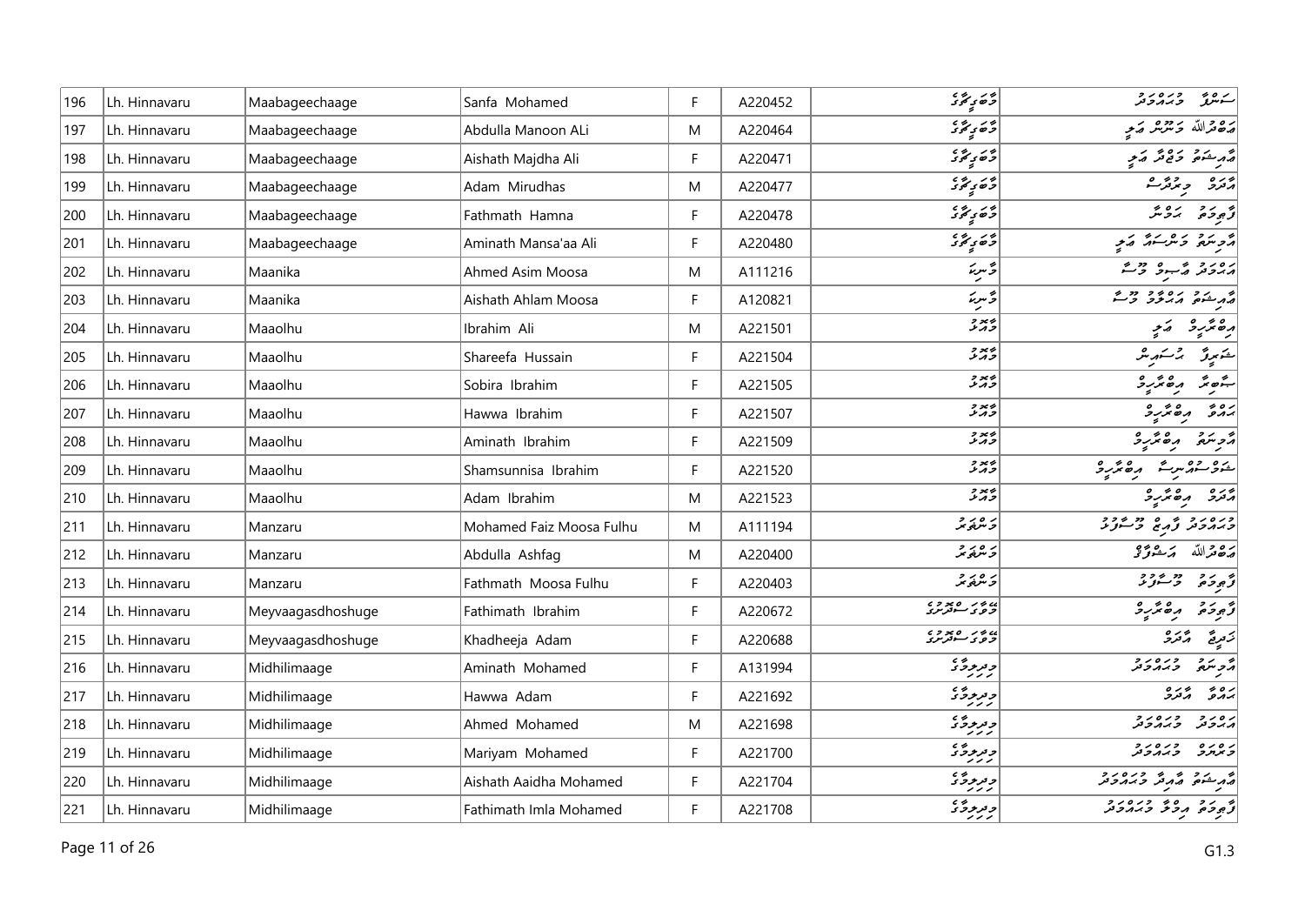| 222 | Lh. Hinnavaru | Naaz           | Hassan Shaam                     | M  | A216341 | سرچ                      | يرَ سَمَرٌ مُشَرَّحَ                           |
|-----|---------------|----------------|----------------------------------|----|---------|--------------------------|------------------------------------------------|
| 223 | Lh. Hinnavaru | Naaz           | Ahmad Nishfaan Mohamed<br>Naseer | M  | A217449 | سرچ                      | . ס ג כ הם הם הנסגב ה.<br>המכת תובלת כמהכת תאת |
| 224 | Lh. Hinnavaru | Naaz           | Fathimath Hussain Fulhu          | F  | A221121 | سرچ                      | توجوحو برسكم مرووح                             |
| 225 | Lh. Hinnavaru | Neel           | Yoosuf Ismail                    | M  | A048720 | سرچر                     | دو وه ده ده ده د                               |
| 226 | Lh. Hinnavaru | Neel           | Ibrahim Yoosuf                   | M  | A086353 | سرچر                     |                                                |
| 227 | Lh. Hinnavaru | Neel           | Adam Zahir Yoosuf                | M  | A153487 | سرچر                     | و ده و ده وه وه<br>مرکز کاربر ارسو             |
| 228 | Lh. Hinnavaru | Neel           | Fathimath Adam                   | F  | A219646 | سرچر                     | و محمود محمده                                  |
| 229 | Lh. Hinnavaru | Neel           | Mohamed Yoosuf                   | M  | A219650 | سرچر                     | כנסני - כי כם<br>כגונכט, וני-ית                |
| 230 | Lh. Hinnavaru | Neel           | Aishath Ziyaadha Yoosuf          | F. | A219651 | سرچر                     | ה<br>התלום בית האבל, חדש                       |
| 231 | Lh. Hinnavaru | Neel           | Hussain Hafiz                    | M  | A219744 | سرچر                     | جرستهریش برتوری                                |
| 232 | Lh. Hinnavaru | Neel           | Mohamed Ziyad Gasim              | M  | A219745 | سرچر                     |                                                |
| 233 | Lh. Hinnavaru | Neel           | Ahmed Ashraf                     | M  | A219747 | سرچر                     | ره رو بر ۱۵ ره<br>د بروتر بر شوبرو             |
| 234 | Lh. Hinnavaru | Neel           | Aminath Noosha Ibrahim           | F. | A219749 | سرچر                     | أدوسي سمائة المعتبرة                           |
| 235 | Lh. Hinnavaru | Night Star     | Ibrahim Umar                     | M  | A058482 | سكر هح كسبح مر           |                                                |
| 236 | Lh. Hinnavaru | Nirolhuge      | Hassan Ibrahim                   | M  | A009848 | امد پودې<br>په مددي      |                                                |
| 237 | Lh. Hinnavaru | Nirolhuge      | Abdulla Ibrahim                  | M  | A038753 | سرپر و ۽<br>سرپر پر ي    | رَحْدَاللَّهُ مِعْشَرِدْ                       |
| 238 | Lh. Hinnavaru | Nirolhuge      | Ahmed Nazeef                     | M  | A063044 | سرپروی                   | پروژ تریپوژ                                    |
| 239 | Lh. Hinnavaru | Nirolhuge      | Aminath Nazfa                    | F  | A065742 | سرپروی<br>سرپرنوی        | ړٌ پر پره د پر                                 |
| 240 | Lh. Hinnavaru | Nirolhuge      | Ibrahim Nazif                    | M  | A122520 | بر د د ه<br>سرپرو د      | أرە ئۇر ئەسىر ئ                                |
| 241 | Lh. Hinnavaru | Nirolhuge      | Ahmed Nabeel Abdulla             | M  | A157286 | سرپروی                   | مصرح سكه وكالمله                               |
| 242 | Lh. Hinnavaru | Nirolhuge      | Fathimath Mohamed                | F  | A218655 | بر بر د ،<br>سربر د د    | و ده وره ده                                    |
| 243 | Lh. Hinnavaru | Nirolhuge      | Ibrahim Haazim Hassan            | M  | A218673 | سرپروی                   | رەمزېرە برىرە برىكىر                           |
| 244 | Lh. Hinnavaru | Nooraanee Aage | Ismail Muaz                      | M  | A068922 | چېچىسىدىكى<br>سرچىسىدىكى | بر شرقه و دورو د                               |
| 245 | Lh. Hinnavaru | Nooraanee Aage | Hassan Ayaz                      | M  | A070834 | دو پر پرې<br>سربگر پېړۍ  | پرستمبر پروژخ                                  |
| 246 | Lh. Hinnavaru | Nooraanee Aage | Abdulla Shaazlee                 | M  | A103198 | دو پر پره<br>سرپر سره د  | رەقراللە شەھىر                                 |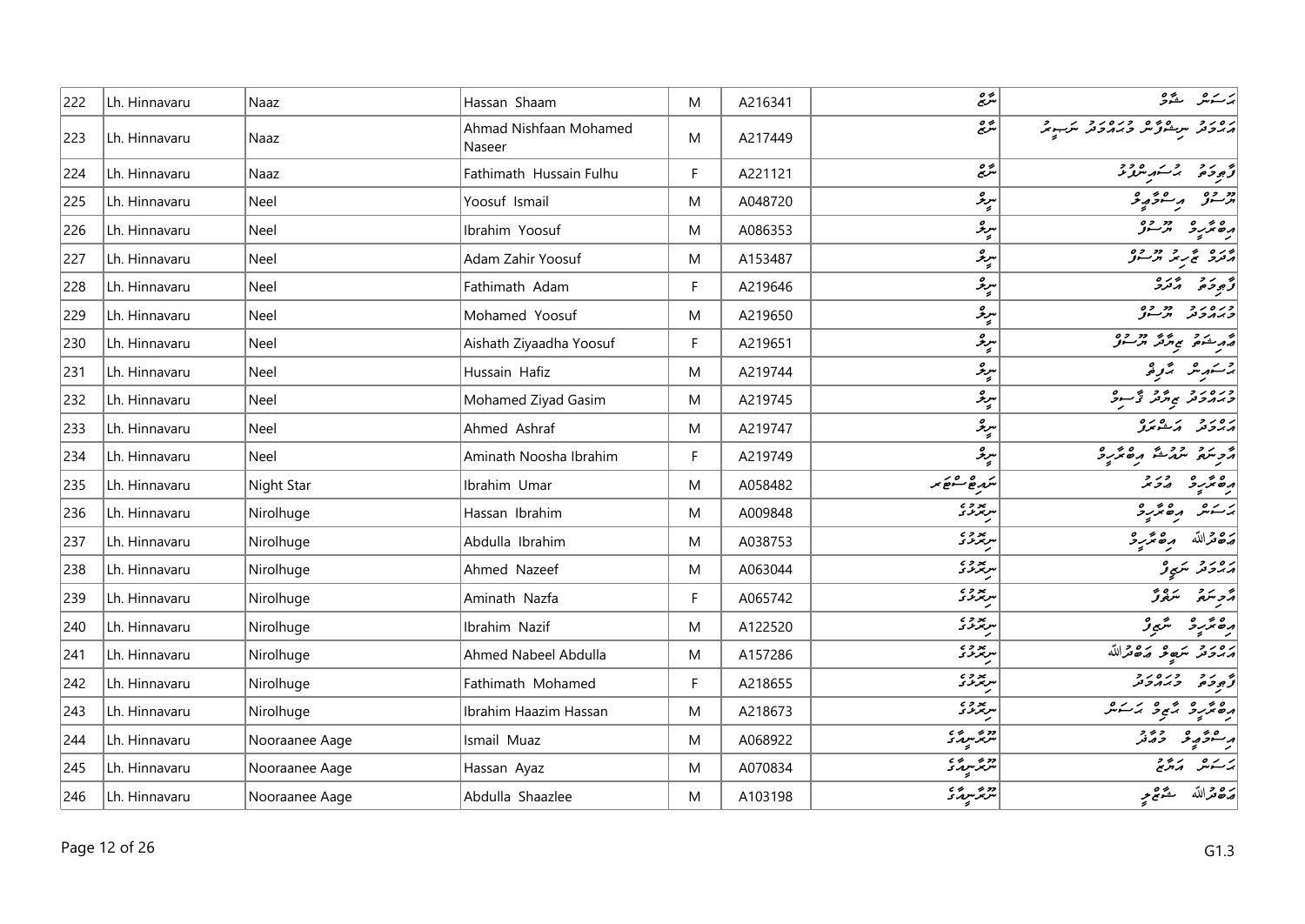| 247 | Lh. Hinnavaru | Nooraanee Aage    | Moosa Mohamed          | M           | A221329 | دو په په په<br>سرپر سر                     | ووقع وره دو                                          |
|-----|---------------|-------------------|------------------------|-------------|---------|--------------------------------------------|------------------------------------------------------|
| 248 | Lh. Hinnavaru | Nooraanee Villa   | Ibrahim Abdulla        | M           | A073029 | يژبر سره م <sup>ح</sup> ر                  | ە ھەترىرى<br>برھەترىرى<br>ەھىراللە                   |
| 249 | Lh. Hinnavaru | Nooraanee Villa   | Fathimath Sumayya      | F           | A221182 | يزېژ <sub>مبرو</sub> ئ <sup>و</sup>        | ا تۇ بور بو<br>سترجده                                |
| 250 | Lh. Hinnavaru | Nooraaneege       | Rugiyya Abdulla        | F           | A221274 | دو پر<br>مربر سرچ                          | جە جە ئەر<br>مَەھىراللە                              |
| 251 | Lh. Hinnavaru | Nooraaneege       | Hawwa Shazra           | F.          | A221305 | دو پر<br>مربر سرپر                         | $7.84$ $2.7$                                         |
| 252 | Lh. Hinnavaru | Nooranee uthuruge | Faheema Salih          | F           | A221333 | دد و به در د د ه<br>سربر سرد و بر د        | ۇرۇ سۇرۇ                                             |
| 253 | Lh. Hinnavaru | Nooranee uthuruge | Aminath Unaiza Hussain | F           | A221337 | מ מי קיבים<br>ממי מת מי מי ג               | أزوينه أأتمر والمستريثر                              |
| 254 | Lh. Hinnavaru | Nooru Manzil      | Sanfa Ali              | F           | A156833 | ير برېږي و                                 | سەھەتە بەيئە                                         |
| 255 | Lh. Hinnavaru | Nooru Manzil      | Ali Ibrahim            | M           | A221754 | دد در ه پرې<br>سربر د سر <sub>ب</sub> ې تر | ړې ره ټرو                                            |
| 256 | Lh. Hinnavaru | Nooru Manzil      | Saeedh Imlaaq          | M           | A221762 | ەدىرى مەر ي                                | سكهيقر الرحرمحة                                      |
| 257 | Lh. Hinnavaru | Nootharige        | Fathimath Saeed        | F           | A072618 | ددر<br>سره مرد                             | و مر د<br>ترجو څخه<br>سەمەقر                         |
| 258 | Lh. Hinnavaru | Nootharige        | Aishath Saeed          | $\mathsf F$ | A123472 | ددر<br>سره مرد                             | و مرشو<br>م<br>سەمەقىر                               |
| 259 | Lh. Hinnavaru | Nootharige        | Zuleykha Saeed         | F           | A146811 | دد ر بر<br>سره مرد                         | ح ځرم <sup>رمي</sup><br>ستهيقر                       |
| 260 | Lh. Hinnavaru | Nootharige        | Fathimath Abdul Rahman | $\mathsf F$ | A220983 | ددر<br>سره سرد                             | ه د د ده ده ده ده ده<br>ژبودنو ماه ترم تر تر تر      |
| 261 | Lh. Hinnavaru | Nootharige        | Shareefa Saeed         | $\mathsf F$ | A220989 | دد بر بر<br>سرچ مور                        | أختاموقر استاريكر                                    |
| 262 | Lh. Hinnavaru | Noovilu           | Aishath Rifath         | F           | A221372 | يترويخه                                    | پ <sup>و</sup> پر شنوې<br>پر<br>سرو هر د<br>سرو هر ه |
| 263 | Lh. Hinnavaru | Ohkafage          | Khadeeja Hassan        | F           | A061516 | بره ر ر ،<br><i>د د م</i> انۍ              | ترىرقى كاسكانل                                       |
| 264 | Lh. Hinnavaru | Ohkafage          | Zulfa Hassan           | F           | A219075 | بره ر ر ،<br>د در تا تو ت                  | جوو برسكر                                            |
| 265 | Lh. Hinnavaru | Ohkafage          | Hawwa Adheeba Mohamed  | F.          | A219084 | بره ر ر بر<br><i>د د</i> مرنو ی            | גם בצים בגם בב                                       |
| 266 | Lh. Hinnavaru | Paris ge          | Wafiyya Mohamed Fulhu  | F           | A371086 | ء مرے ء                                    | ر وه ورورودو<br>تورگر ورگرونونو                      |
| 267 | Lh. Hinnavaru | Penzymaage        | Ahmed Abdul Gafoor     | M           | A138229 | ې ه <sub>ې</sub> په <sup>پ</sup> ه         |                                                      |
| 268 | Lh. Hinnavaru | Penzymaage        | Hawwa Adam             | F           | A156834 | ې همې د <sup>ي</sup>                       | برە پە<br>پور ہ<br>مرمرو                             |
| 269 | Lh. Hinnavaru | Penzymaage        | Saeed Adam             | M           | A221529 | ې ه <sub>ې</sub> په <sup>پ</sup> ه         | ەرگەر<br>سەھەتىر                                     |
| 270 | Lh. Hinnavaru | Penzymaage        | Aneesa Adam            | F.          | A221539 | ې ش <sub>کې</sub> د ځ                      | كەسرىشە مەتىرد                                       |
| 271 | Lh. Hinnavaru | Penzymaage        | Adam Sajid Saeed       | M           | A221546 | ې ش <sub>کىچ</sub> ئەكتى                   | وحمدة السفير متمريد                                  |
| 272 | Lh. Hinnavaru | Penzymaage        | Mohamed Shafeeu        | M           | A221550 | ې ش <sub>کىچ</sub> ئەكتى                   | ورەر دېم ئىكتار 2                                    |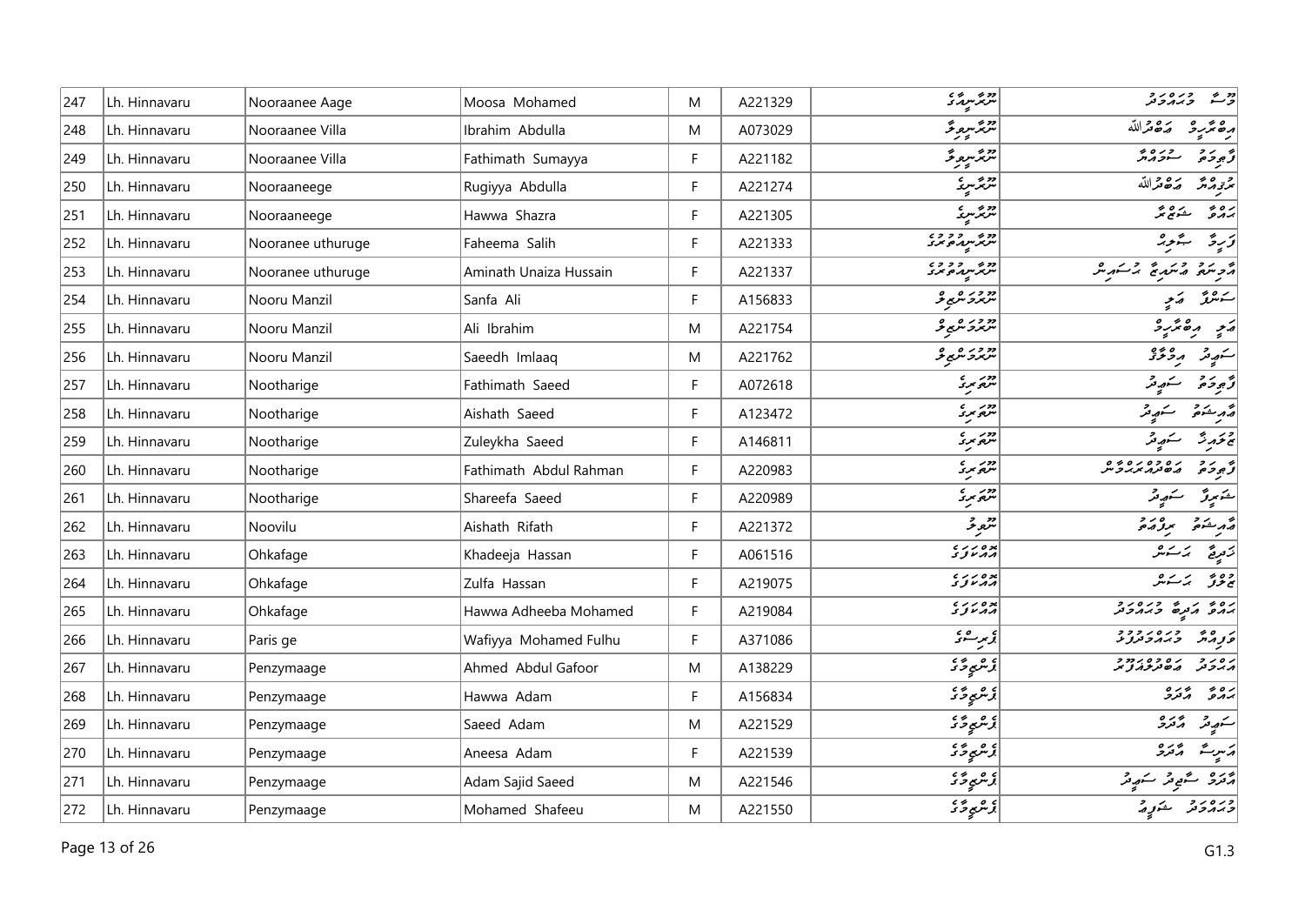| 273 | Lh. Hinnavaru | Penzymaage      | Ahmed Saaidh Saeedh            | M  | A221553 | ئۇنىژىپو ئەتم                  | ړه د د که په کره کر                                                                                            |
|-----|---------------|-----------------|--------------------------------|----|---------|--------------------------------|----------------------------------------------------------------------------------------------------------------|
| 274 | Lh. Hinnavaru | Rabee ee Manzil | Ibrahim Zaeem                  | M  | A397821 | ى<br>مەھ بە ئەنگىبى قە         | رە ئرىر ئىم ئ                                                                                                  |
| 275 | Lh. Hinnavaru | Rabeeu          | Aishath Raashida Mohamed       | F. | A223927 | برەم                           |                                                                                                                |
| 276 | Lh. Hinnavaru | Rabeeuge        | Ahmad Zaheer                   | M  | A123511 | ترەم                           | أرەر بو پەر بو                                                                                                 |
| 277 | Lh. Hinnavaru | Rankokaage      | Moosa Mohamed                  | M  | A059371 | ر ٥ پر <i>٤ ٥</i><br>بر سربر ر | أوقت وره دو                                                                                                    |
| 278 | Lh. Hinnavaru | Rankokaage      | Aminath Mohamed Fulhu          | F. | A221039 | ر ٥ پر <i>٤</i><br>برس ۷ ړ     | ه در وره رووو<br>مرد شهر وبرم ترتون                                                                            |
| 279 | Lh. Hinnavaru | Red Star        | Aminath Abdulla                | F  | A071452 | ي ه ه ه ه پو                   | مُّحِ مَرَمَّعَ مَنْ صَّعْرَاللَّهُ                                                                            |
| 280 | Lh. Hinnavaru | Red Star        | Ibrahim Abdulla                | M  | A144205 | ی ه <u>ه ه</u> نم              | مەھەرىرى مەھىراللە                                                                                             |
| 281 | Lh. Hinnavaru | Reeko           | Ibrahim Mohamed                | M  | A049812 | $\frac{1}{2}$                  | وه عزيره ورود و                                                                                                |
| 282 | Lh. Hinnavaru | Reeko           | Moosa Mohamed Ibrahim          | M  | A064768 | بيرج                           | و می دره در مورد و در د                                                                                        |
| 283 | Lh. Hinnavaru | Reeko           | Aminath Mohamed                | F  | A100688 | بيرج                           |                                                                                                                |
| 284 | Lh. Hinnavaru | Reeko           | Mariyam Sheeza                 | F  | A103162 | بيرج                           | كرەرە ھەتج                                                                                                     |
| 285 | Lh. Hinnavaru | Reeko           | Fathimath Mohamed              | F  | A104873 | بيرج                           | و ره ر و<br><i>د ب</i> رگرفر<br>و مر د<br>افزاد مر                                                             |
| 286 | Lh. Hinnavaru | Reeko           | Hawwa Easa Fulhu               | F  | A113023 | بيرج                           | ره و مستور<br>بروژ میکن                                                                                        |
| 287 | Lh. Hinnavaru | Reeko           | Adam Aman Ibrahim              | M  | A159818 | بيرج                           |                                                                                                                |
| 288 | Lh. Hinnavaru | Reeko           | Khadheeja Mamsha Moosa         | F. | A160932 | بيرجم                          | أزْمِيعٌ وَوْشَرُ وْمَدْ                                                                                       |
| 289 | Lh. Hinnavaru | Reeko           | Latheefa Mohamed               | F. | A221795 | سيرته                          | كرجوق وره رد                                                                                                   |
| 290 | Lh. Hinnavaru | Reeko           | Mariyam Miuna                  | F. | A221806 | بيرج                           | ويرور ودير                                                                                                     |
| 291 | Lh. Hinnavaru | Reeko           | Fathimath Moosa                | F. | A221809 | بيرج                           | توجوجو وحث                                                                                                     |
| 292 | Lh. Hinnavaru | Reeko           | Mohamed Muneeb                 | M  | A221811 | بيرج                           | وره د د و                                                                                                      |
| 293 | Lh. Hinnavaru | Reeko           | Aishath Miyasa Moosa           | F  | A221814 | سيرتنا                         | ەر ئەرەبەر ئەرەپ ئەرەپ ئەنگەن ئەنگەن ئەنگەن ئەنگەن ئەنگەن ئەنگەن ئەنگەن ئەنگەن ئەنگەن ئەنگەن ئەنگەن ئەنگەن ئەن |
| 294 | Lh. Hinnavaru | Reyalivaage     | Mohamed Abdul Rahman           | M  | A066980 | <br>  پورموړی                  | כנסנכ נסכסנסגים<br>כגהכנה השנהההבית                                                                            |
| 295 | Lh. Hinnavaru | Reyalivaage     | Ahmed Mumthaz Abdul<br>Rahmaan | M  | A092970 | ی در برگان<br>موهر مورو د      | נסנד דס4ס נסדסנס4ס<br>1.מבת בכתז גםתומממ                                                                       |
| 296 | Lh. Hinnavaru | Reyalivaage     | Ramla Abdul Rahman             | F  | A129044 | پرېز پر په                     | ره ده ده ده ده ده<br>برونژ ماه ترم بربروس                                                                      |
| 297 | Lh. Hinnavaru | Reyalivaage     | Yaaseen Moosa                  | M  | A130461 | ں پر دی۔<br>تربر پروی          | ېژىپ تەر تە                                                                                                    |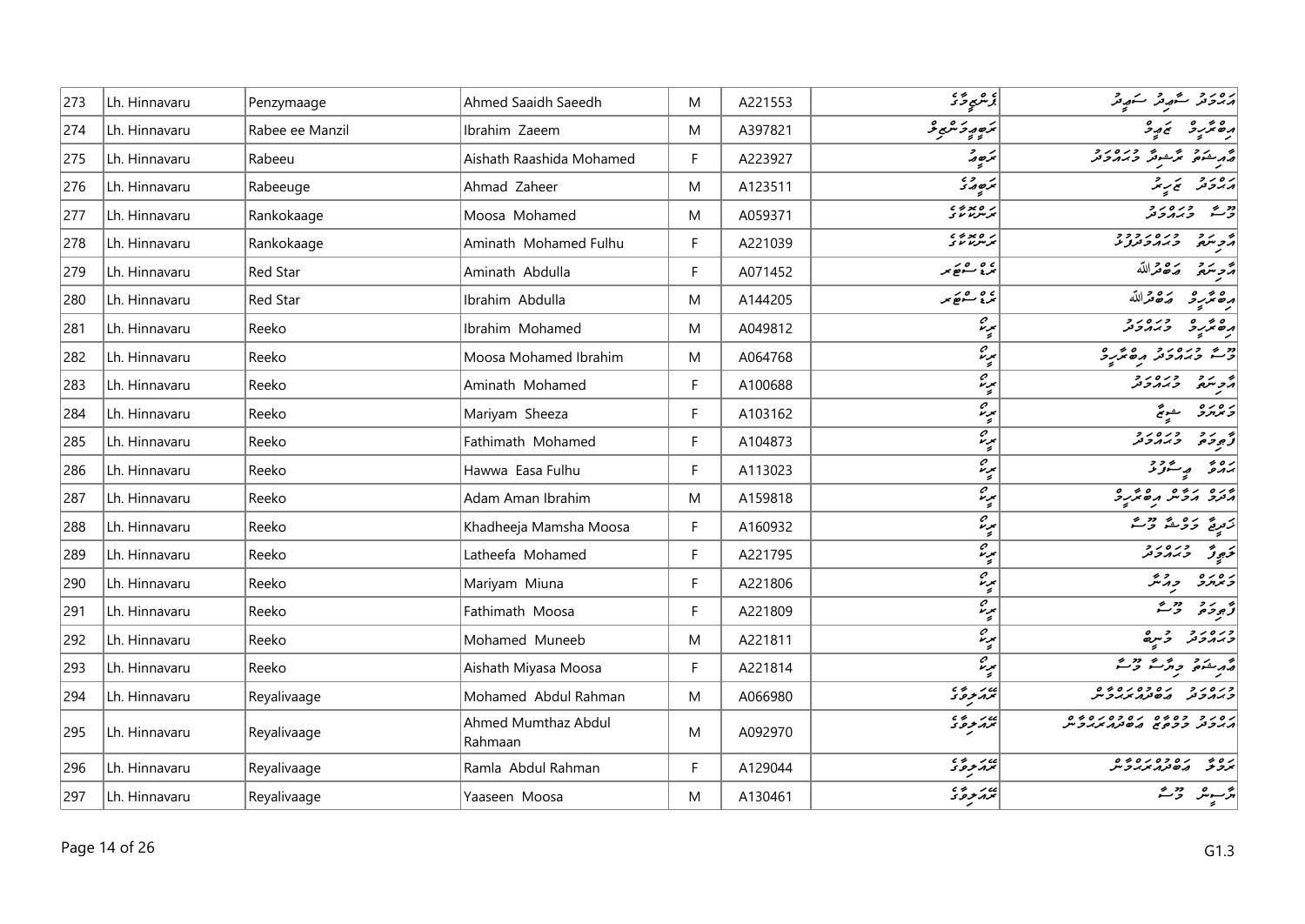| 298 | Lh. Hinnavaru | Reyalivaage    | Aminath Adam            | F  | A223324 | ەر<br>ئىمەمۇھ ي                   | پور ہ<br>مرکزو<br>أزحر سرة                                                                                                                                                                                                       |
|-----|---------------|----------------|-------------------------|----|---------|-----------------------------------|----------------------------------------------------------------------------------------------------------------------------------------------------------------------------------------------------------------------------------|
| 299 | Lh. Hinnavaru | Reyalivaage    | Yasira Moosa            | F. | A223336 | ہ در دی۔<br>محمد مورد             | ېژىسىدىگە<br>ديو مشر                                                                                                                                                                                                             |
| 300 | Lh. Hinnavaru | Reyalivaage    | Fathimath Abdul Rahman  | F. | A223339 | ى بەر بەر بەر يە<br>ئىس بەر بىر ق | و د د ده ده ده وه                                                                                                                                                                                                                |
| 301 | Lh. Hinnavaru | Reyalivaage    | Abdulla Yaameen Moosa   | M  | A223344 | پزړ تر و ځ                        | رە قەللە مۇچ ھە ج                                                                                                                                                                                                                |
| 302 | Lh. Hinnavaru | Reyalivaage    | Ahmed Yaseeru Moosa     | M  | A223358 | ی ر په په<br>مرد مرد د            | גם ג'ב ג' בישי בישי                                                                                                                                                                                                              |
| 303 | Lh. Hinnavaru | Sandhura       | Mohamed Ismail          | M  | A012786 | ر ه د ر<br>سومبرټر                | ورەرو بەسىۋېرو                                                                                                                                                                                                                   |
| 304 | Lh. Hinnavaru | Seal           | Amianth Yoosuf          | F  | A155483 | ببوعر                             | ړ ده ده ده وه                                                                                                                                                                                                                    |
| 305 | Lh. Hinnavaru | Seal           | Mariyam Yoosuf          | F  | A221678 | ببوثر                             | גם גם מגבר                                                                                                                                                                                                                       |
| 306 | Lh. Hinnavaru | Seal           | Moosa Yoosuf            | M  | A221679 | سوثر                              | پیشه پیشه پیشه پی                                                                                                                                                                                                                |
| 307 | Lh. Hinnavaru | Seal           | Ahamed Mutheeu Amir     | M  | A221691 | سوعر                              | ג ביני כתב הביני                                                                                                                                                                                                                 |
| 308 | Lh. Hinnavaru | Seal           | Ahmed Aween Mohamed     | M  | A373771 | سوعر                              | ג סגב גם כגם בכ                                                                                                                                                                                                                  |
| 309 | Lh. Hinnavaru | Seeriyazge     | Ibrahim Hassan Fulhu    | M  | A025700 | ا سوپرېږي د<br><u>شت</u>          | رە ئەرەپ ئەسەردى                                                                                                                                                                                                                 |
| 310 | Lh. Hinnavaru | Seeriyazge     | Faaigaa Mohamed         | F. | A054904 | ر ه ه ه<br>سوموری ی               | وٌ د د د د د د                                                                                                                                                                                                                   |
| 311 | Lh. Hinnavaru | Thibroaz Villa | Zunaira Umar            | F  | A082710 | ە 200 كۈ                          | ج سَمد پر " در د                                                                                                                                                                                                                 |
| 312 | Lh. Hinnavaru | Thibroaz Villa | Fathimath Khazna Hassan | F  | A224193 | ه ۵ <i>۵۰ و</i> مځ                | قەددە زەندىكە سەم                                                                                                                                                                                                                |
| 313 | Lh. Hinnavaru | Thibroazuge    | Aminath Umar            | F  | A082709 | 5500                              | أزوينهم الأونر                                                                                                                                                                                                                   |
| 314 | Lh. Hinnavaru | Thibroazuge    | Rugiyya Gasim           | F  | A221236 | ه ۵ ۵ و ٤<br>موه مربح ک           | ا تر پر مرکز سال میں باری کے لیے تر پر براہ کر دی تھا کہ ان کے لیے جاتا ہے جس کے لیے ان کے لیے ان کے لیے ان کے<br>مرکز کے لیے کہا کہ اس کے لیے کر کے لیے کرنے کے لیے کہ ان کے لیے کہا کہ ان کے لیے کہا کہ ان کے لیے کہا کہ ان کے |
| 315 | Lh. Hinnavaru | Thibroazuge    | Hawwa Ismail            | F  | A221244 | ه ۵ ۵ و ٤<br>موه مربح ک           | رەم مەشرەمۇ                                                                                                                                                                                                                      |
| 316 | Lh. Hinnavaru | Thibroazuge    | Ismail Umar             | M  | A221248 | وه بروء<br>موھ بري د              | بر عرقه و مرد                                                                                                                                                                                                                    |
| 317 | Lh. Hinnavaru | Thibroazuge    | Mohamed Ajwadh Adam     | M  | A221265 | ه ۵ ۵ و ٤<br>موه مربح ک           | כנסנכ נכנכ שנם<br>כגמכת משפת מתכ                                                                                                                                                                                                 |
| 318 | Lh. Hinnavaru | Thibroazuge    | Hamdhoona Umar          | F  | A221269 | ه ۵ و ۶<br>موه ترې د              | נ סיכובי - כי כי<br>ג'בניניה - הביינה                                                                                                                                                                                            |
| 319 | Lh. Hinnavaru | Thibroazuge    | Jaudha Adam             | F  | A221272 | 5500                              | ره پر پره<br>قع <i>و</i> تر کرتر                                                                                                                                                                                                 |
| 320 | Lh. Hinnavaru | Thibroazuge    | Hauzan Hassan           | M  | A221282 | ه ۵ ۵ و ٤<br>مون حري              | رومي پر ديگر                                                                                                                                                                                                                     |
| 321 | Lh. Hinnavaru | Thibroazuge    | Zikra Umar              | F  | A221285 | 5500                              | پر مه په درجه                                                                                                                                                                                                                    |
| 322 | Lh. Hinnavaru | Thibroazuge    | Ismail Misah Adam       | M  | A221290 |                                   | ر هو پو د پر و پرده                                                                                                                                                                                                              |
| 323 | Lh. Hinnavaru | Thibroazuge    | Hawwa Zahuva Hassan     | F. | A221293 | ه ۵ و ۵ و ۷<br>موه مربح ک         | رەپ روپ رىر                                                                                                                                                                                                                      |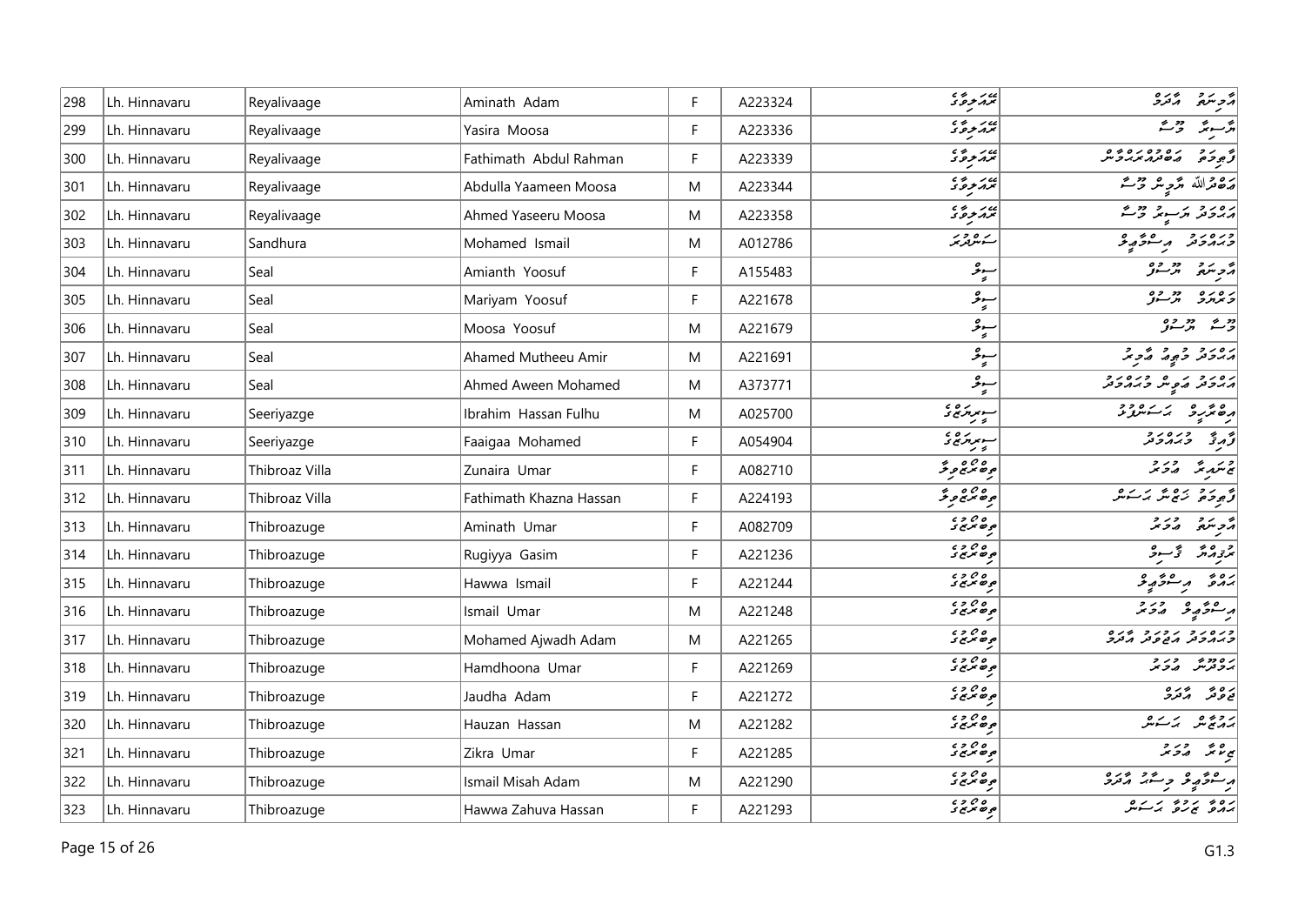| 324 | Lh. Hinnavaru | Thibroazuge        | Ahmed Maseeh              | M         | A221295 | ه ۲ و ۲<br>موځ تر تار                                                                                  | دەرو كەسەر                                     |
|-----|---------------|--------------------|---------------------------|-----------|---------|--------------------------------------------------------------------------------------------------------|------------------------------------------------|
| 325 | Lh. Hinnavaru | Tulip              | Hamid Ibrahim             | M         | A021992 | ھ <sup>و</sup> پر پو                                                                                   | وە ئەربە<br>بروتر                              |
| 326 | Lh. Hinnavaru | Tulip              | Hussain Ali               | M         | A037522 | ھ پر دی <sub>ر</sub><br>م                                                                              | يرسكريش الأبج                                  |
| 327 | Lh. Hinnavaru | Tulip              | Mohamed Ibrahim           | M         | A041143 | ھ پر موب <sup>و</sup>                                                                                  | و ر ه ر د<br>تر پر ژنر<br>ەھ ترىرە             |
| 328 | Lh. Hinnavaru | Tulip              | Abdul Azeez Ibrahim       | M         | A048323 | <br> حو شرعر بو                                                                                        | גפננגץ בי הסתקב                                |
| 329 | Lh. Hinnavaru | Tulip              | Abdulla Abdul Azeez       | M         | A082583 | ھ پر <sub>م</sub> ور                                                                                   | رە داللە ھەمر دەرىج                            |
| 330 | Lh. Hinnavaru | Tulip              | Arif Abdulla              | M         | A120655 | ھ <sup>و</sup> پر پر                                                                                   | قيسوقر الاقتدالله                              |
| 331 | Lh. Hinnavaru | Tulip              | Mariyam Ibrahim           | F         | A220913 | ھ پر دی <sub>گ</sub>                                                                                   | גם גם ביתים                                    |
| 332 | Lh. Hinnavaru | Usha               | Hawwa Mohamed             | F         | A024877 | رحمشه                                                                                                  | برە پە<br>و ره ر و<br>تر پر ژنر                |
| 333 | Lh. Hinnavaru | Usha               | Mohamed Abdul Azeez       | M         | A028129 | رژیئه                                                                                                  | כנסגב גםכסגם<br>כגוגבע גםעי <i>כ</i> ול        |
| 334 | Lh. Hinnavaru | Usha               | Sakeena Ismail            | F         | A036207 | رژیئه                                                                                                  | سىرىش مەستۇمەتتى                               |
| 335 | Lh. Hinnavaru | Usha               | Abdulla Mohamed           | M         | A124594 | رحمشه                                                                                                  | و رە ر د<br>تر پروتر<br>ەھىراللە               |
| 336 | Lh. Hinnavaru | Usha               | Fathimath Mohamed         | F         | A221212 | رحمشه                                                                                                  | قروح ورەرد                                     |
| 337 | Lh. Hinnavaru | Usha               | Abdulla Muhaadh Mohamed   | ${\sf M}$ | A221234 | رژیئه                                                                                                  | ره د الله به در در در د                        |
| 338 | Lh. Hinnavaru | Usha               | Aishath Muna              | F         | A351977 | رژیئه                                                                                                  | أمار مشكاة المحامل                             |
| 339 | Lh. Hinnavaru | Usha               | Ismail Mufaazu Mohamed    | M         | A413736 | رژیئه                                                                                                  | د علي و و و و د و د و د                        |
| 340 | Lh. Hinnavaru | Vanilla Ge         | Yoosuf Mohamed Fulhu      | M         | A002226 | ه سرچر <sub>ۍ</sub><br>حرس <sub>ج</sub> ر                                                              | מ כם כנסנפנים<br>ת—ק כנמכנקציג                 |
| 341 | Lh. Hinnavaru | Vanilla Ge         | Khalid Mohamed Fulhu      | M         | A104995 | ع سرچري<br> چ                                                                                          | د دره درود                                     |
| 342 | Lh. Hinnavaru | Vanilla Ge         | Khalida Mohamed Fulhu     | F         | A125511 | ې سرچۍ<br>د                                                                                            | ژوئر درورور                                    |
| 343 | Lh. Hinnavaru | Vanilla Ge         | Aminath Affaf Ahmed Fulhu | F         | A215878 | ءیسویچری<br>                                                                                           | ه در د ده به ده دود<br>مرح شهر مدونی مدد تروند |
| 344 | Lh. Hinnavaru | Vanilla Ge         | Fathimath Yoosuf Fulhu    | F         | A219095 | ې سرگ <sup>ې</sup> دي<br>م                                                                             | ژ <sub>موخ</sub> م پر ده د د                   |
| 345 | Lh. Hinnavaru | Vanilla Ge         | Mohamed Akif              | ${\sf M}$ | A219103 | ې<br>موسرچۍ                                                                                            | ورەر د كەن                                     |
| 346 | Lh. Hinnavaru | White House        | Hawwa Shahma              | F         | A111042 | وروحراث                                                                                                | شەرىج<br>ر ە بە<br>برادى                       |
| 347 | Lh. Hinnavaru | White House        | Adam Hanim                | ${\sf M}$ | A119783 | ورورده                                                                                                 | پر رہ<br>دگرو<br>ر سرد                         |
| 348 | Lh. Hinnavaru | <b>White House</b> | Haleema Mahira            | F         | A220627 | وروحرز                                                                                                 | پرٔ<br>دیگر                                    |
| 349 | Lh. Hinnavaru | White House        | Fathimath Hamdha          | F         | A220636 | $\overline{\mathcal{Z}_{\mathcal{A}}^{\mathcal{Z}}\mathcal{Z}_{\mathcal{A}}^{\mathcal{Z}}\mathcal{Z}}$ | وٌ و دَ دَ د د                                 |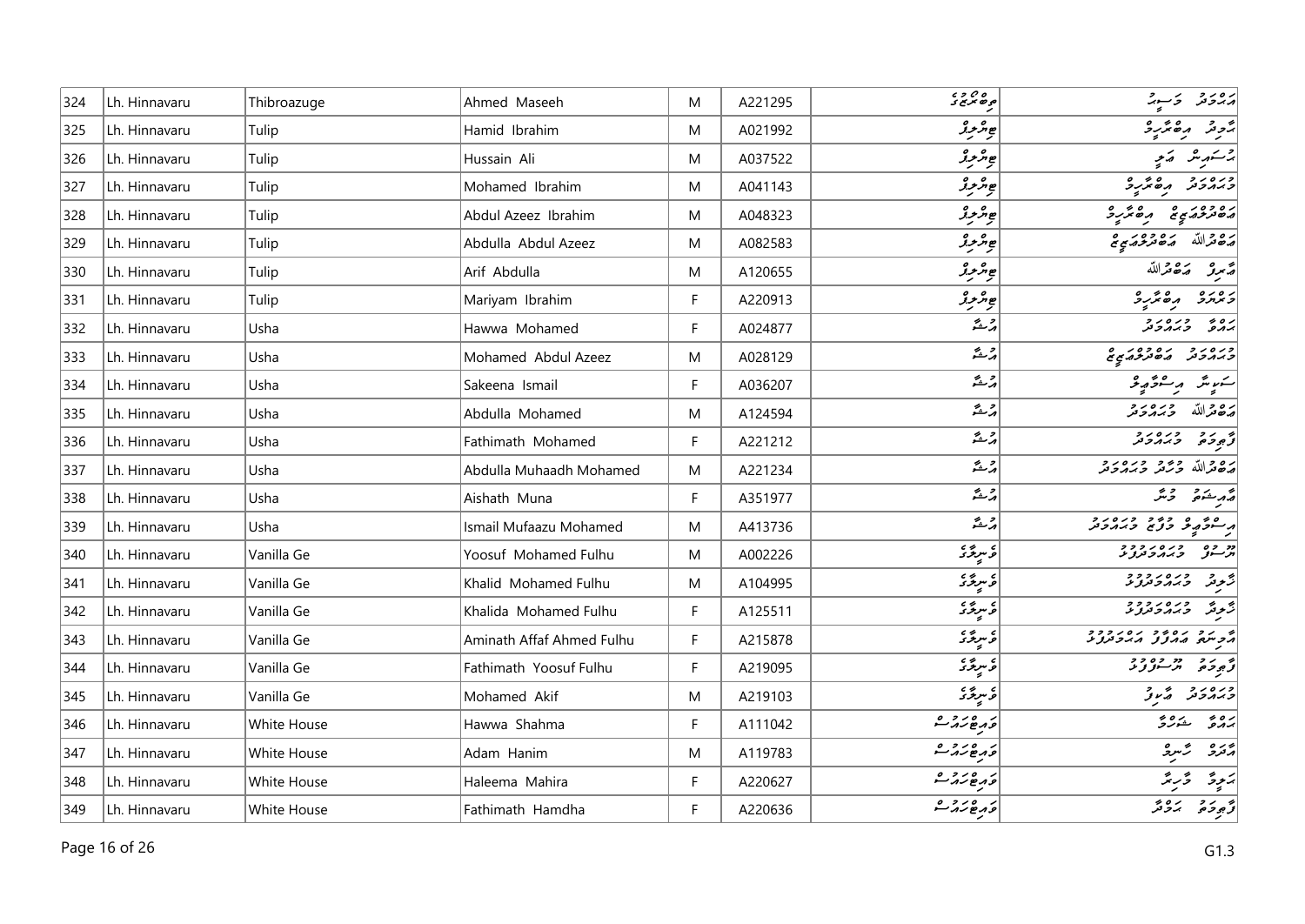| 350   | Lh. Hinnavaru | <b>White House</b>            | Mohamed Hazim          | M         | A220638 | وَرِءِ رَمْرُ ے                                             | وره رو و ه                                  |
|-------|---------------|-------------------------------|------------------------|-----------|---------|-------------------------------------------------------------|---------------------------------------------|
| 351   | Lh. Hinnavaru | <b>White House</b>            | Abdulla Hafiz          | ${\sf M}$ | A220647 | ۇرغ ئەرمى                                                   | پرکھ فقر اللّه<br>برٌوٍ فو                  |
| 352   | Lh. Hinnavaru | Yaagoothuge                   | Ibrahim Naafizu        | M         | A220267 | پر دو د ع<br>پر پی می بی                                    | سَّرْبِرِ ح<br>  پرځې تر د<br>  پرځمنځ      |
| Male' |               |                               |                        |           |         |                                                             |                                             |
| 353   | Male'         | Dhaftharu. No RS 10475        | Mohamed Ahmed          | M         | A022870 | ىرومۇ. بىر ھەتمە بىر 10475                                  | כנסנכ נסנכ<br>כגהכנג הגבנג                  |
| 354   | Male'         | Dhaftharu. No RS 10836        | Abdul Latheef Hussain  | M         | A048949 | ىروپر ئىر ئىر 10836                                         | رە دەر جوز برگىرىد                          |
| 355   | Male'         | Dhaftharu. No RS 14281        | Ahmed Siaar            | M         | A049209 | رەر ج. سەھەتمە برىسىد 14281                                 | دەرو سەرو                                   |
| 356   | Male'         | Dhaftharu. No RS 5271         | Hassan Rasheed         | M         | A042658 | رەرى ئەرەكتەر برىدا 5271                                    | يرسكانكل الترسفيانس                         |
| 357   | Male'         | G. Dhuvanfaru                 | Aishath Seena          | F         | A078161 | ى بە تەرەپەر<br>ئەسىمى تەرىپى                               | لأرشكش سومتر                                |
| 358   | Male'         | G. Fasmandhu                  | THOYYIB MOHAMED        | M         | A041574 | ى بە ئۇسىۋەتلەر                                             | و ره ر د<br><i>د ب</i> رگرفر<br>ים ב        |
| 359   | Male'         | G. Fin                        | Mohamed Rameez         | M         | A280093 | ی ویگر                                                      | ورەرو تروی                                  |
| 360   | Male'         | G. Gonaafaru                  | Aminath Haneen Siddeeg | F         | A330427 | ى سىچە ئەرىجە                                               | ۇ ئەسكە ئەسپىر سەھ بەقر                     |
| 361   | Male'         | G. Izmeeru                    | Ahmed Looth Mohamed    | M         | A342450 | ی پرچ چې تر                                                 | נסנד דדך דנסנד<br>הגבע בף, בגהבע            |
| 362   | Male'         | G. Kandhumaage                | Husham Abdulla         | M         | A009962 | ى ·   ئەسرچرى ،<br>ى ·   ئەسرچرى ،                          | حريح وكافرالله                              |
| 363   | Male'         | G. Naifaru                    | Khadheeja Ali          | F         | A216593 | ى سَمَدِوَنَدُ                                              | زَمِرِيَّ   رَمِّي                          |
| 364   | Male'         | H. Binmathee Aage             | Aminath Nasiha         | F         | A060496 | ر و هر د وړ                                                 | أرمز<br>ىئرىبىدىر                           |
| 365   | Male'         | H. Mariyammaage               | Haleemath Azuna        | F         | A159290 | ر که پرووی                                                  | يَجِرْدَهُ - دَيْمَرُ                       |
| 366   | Male'         | H. Noomuthee                  | Khadheeja Ibrahim      | F         | A063150 | ر. مرد م                                                    | كتبيعًا رەمزىرد                             |
| 367   | Male'         | Hulhu Male'. Endheri 6        | Aishath Reema          | F         | A162801 | وووي. <sub>م</sub> وروبر 6                                  | لقمر مشهقه<br>ىبرگ                          |
| 368   | Male'         | Hulhu Male'. Flat 16-G-02     | Abdulla Zubair         | M         | A081710 | $16$ - جون وي جون 20- ج $-16$                               | ح ئەرىر<br>ئ<br>ەھىراللە                    |
| 369   | Male'         | Hulhu Male'. Flat No 125-2-02 | Shammy Abdul Gafoor    | M         | A058726 | $125 - 2 - 02$ وقوع مربتر من سنة 200<br>و و و ي.<br>رنونوگو | ر ه د ه ر دد د<br>پره تر پر تر بر<br>الحشور |
| 370   | Male'         | M. Dhon Embooge               | Fathmath Ajla Ibrahim  | F         | A350256 | پر ہے وہ ہے<br>ویسمبر مصر                                   | وتموخهم مفتح مصريرة                         |
| 371   | Male'         | M. Masaaulbarudhu             | Ibrahim Anees          | M         | A121313 | د کر شهروه برود<br>د کر شهر <del>و</del> ته برد             | رەنزىر تەرب                                 |
| 372   | Male'         | V. Hudhuvina                  | Mizna Ahmed            | F         | A126456 | ودؤكى رقروبتر                                               | وج مگر م پرورو                              |
|       |               |                               |                        |           |         |                                                             |                                             |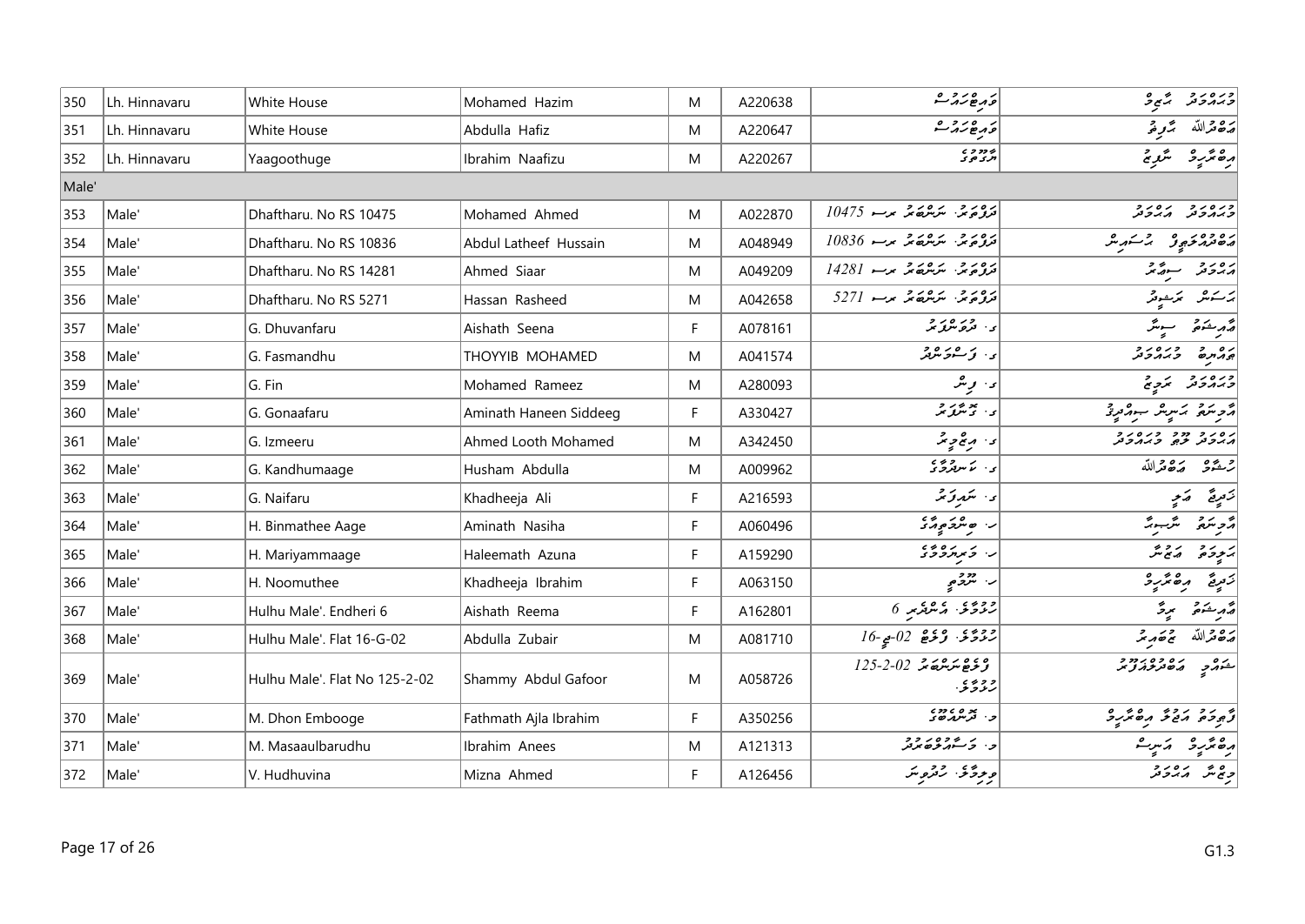| S. Feydhoo |                               |                    |                           |   |         |                                      |                                                                                                      |
|------------|-------------------------------|--------------------|---------------------------|---|---------|--------------------------------------|------------------------------------------------------------------------------------------------------|
| 373        | S. Feydhoo                    | Falhoamaage        | Ibrahim Zameel            | M | A294266 | ر 0 پر ت<br>تو نونژ ی                |                                                                                                      |
| 374        | S. Feydhoo                    | Gazeera            | Hussain Aswad             | M | A016331 | ئەسچە ئىگە                           | ر<br>رئاسگار میگردد در مسکوتر                                                                        |
| 375        | S. Feydhoo                    | Gulbakaage         | Abdulla Nasih             | M | A294451 | و ه ر پر پر<br>د <del>تر</del> ن مر  | برە ترالله<br>سترسدير                                                                                |
|            | S. Hithadhoo                  |                    |                           |   |         |                                      |                                                                                                      |
| 376        | S. Hithadhoo                  | Aanoor             | Ibrahim Hilmy             | M | A044200 | یر دو و<br>در سربر                   |                                                                                                      |
| 377        | S. Hithadhoo                  | Haalam             | Aishath Zunaina           | F | A307498 | پەر ە<br>رىخەن                       |                                                                                                      |
| 378        | S. Hithadhoo                  | Halavelige         | Shareef                   | M | A083296 | ر ري<br>ر توء م <sub>ر</sub> د       |                                                                                                      |
| 379        | S. Hithadhoo                  | Hilman             | Mohamed Riyaz             | M | A021151 | رۇدىر                                | ورەرو بەرگ                                                                                           |
| 380        | S. Hithadhoo                  | Naasaa             | Mohamed Athfar Moosa Didi | M | A305189 | مترسته                               | כנסני ניני מדור המתוק.<br>במהכת התנמי כי בתת                                                         |
| 381        | S. Hithadhoo                  | Shajan             | Mohamed Shizam            | M | A301964 | شەق ش                                | ورەرو شوڭ د                                                                                          |
| 382        | S. Hithadhoo                  | Vanilla ge         | Hussain Siyah             | M | A304087 | ې سرچ <sup>ي</sup>                   | بر کے مرکز استعمال                                                                                   |
|            | S. Hulhudhoo                  |                    |                           |   |         |                                      |                                                                                                      |
| 383        | S. Hulhudhoo                  | Gasru              | Ibrahim Saffah            | M | A298283 | ىر ھەجر                              | $\begin{array}{cc} 2.991 & 0.999 \\ -2.391 & 3.9999 \\ -2.899 & 2.999 \\ -2.899 & 2.999 \end{array}$ |
| 384        | S. Hulhudhoo                  | Madharusaadhoshuge | Ali Navaz                 | M | A014160 | ر ر به ری پر و ،<br>بر تر تر تر تر د |                                                                                                      |
| 385        | S. Hulhudhoo                  | Meenaaz            | Mohamed Muslih            | M | A021811 | جريثرمج                              |                                                                                                      |
| 386        | S. Hulhudhoo                  | Tokyo              | Mohamed Shiaan Shamoon    | M | A279104 | ہ مور<br>جا                          | وره رو شور سره دو و<br>وبربروتر شور سر شور پس                                                        |
|            | S. Maradhoo                   |                    |                           |   |         |                                      |                                                                                                      |
| 387        | S. Maradhoo                   | Rafaa              | Abdulla Mahsil            | M | A268974 | ىرتى                                 | أرەقمەللە كەسبوقر                                                                                    |
| 388        | S. Maradhoo                   | West Beach         | Saheel Shiyam             | M | A287795 | وكسوه وكالحج                         | سەر ئۇ ھەمدۇر                                                                                        |
|            | S. Maradhoo Feydhoo           |                    |                           |   |         |                                      |                                                                                                      |
| 389        | S. Maradhoo Feydhoo Fehivina  |                    | Abdulla Shifaz            | M | A269745 | ۇروپىر                               |                                                                                                      |
| 390        | S. Maradhoo Feydhoo Geramaage |                    | Azeem Mohamed             | M | A161806 | ې ر په ې<br>ک بنونژ ک                |                                                                                                      |
|            | Th. Guraidhoo                 |                    |                           |   |         |                                      |                                                                                                      |
| 391        | Th. Guraidhoo                 | Themaa             | Hussain Kausharu          | M | A243124 | ج ج<br>حوتر                          | بر سکور مش استراد کرد.                                                                               |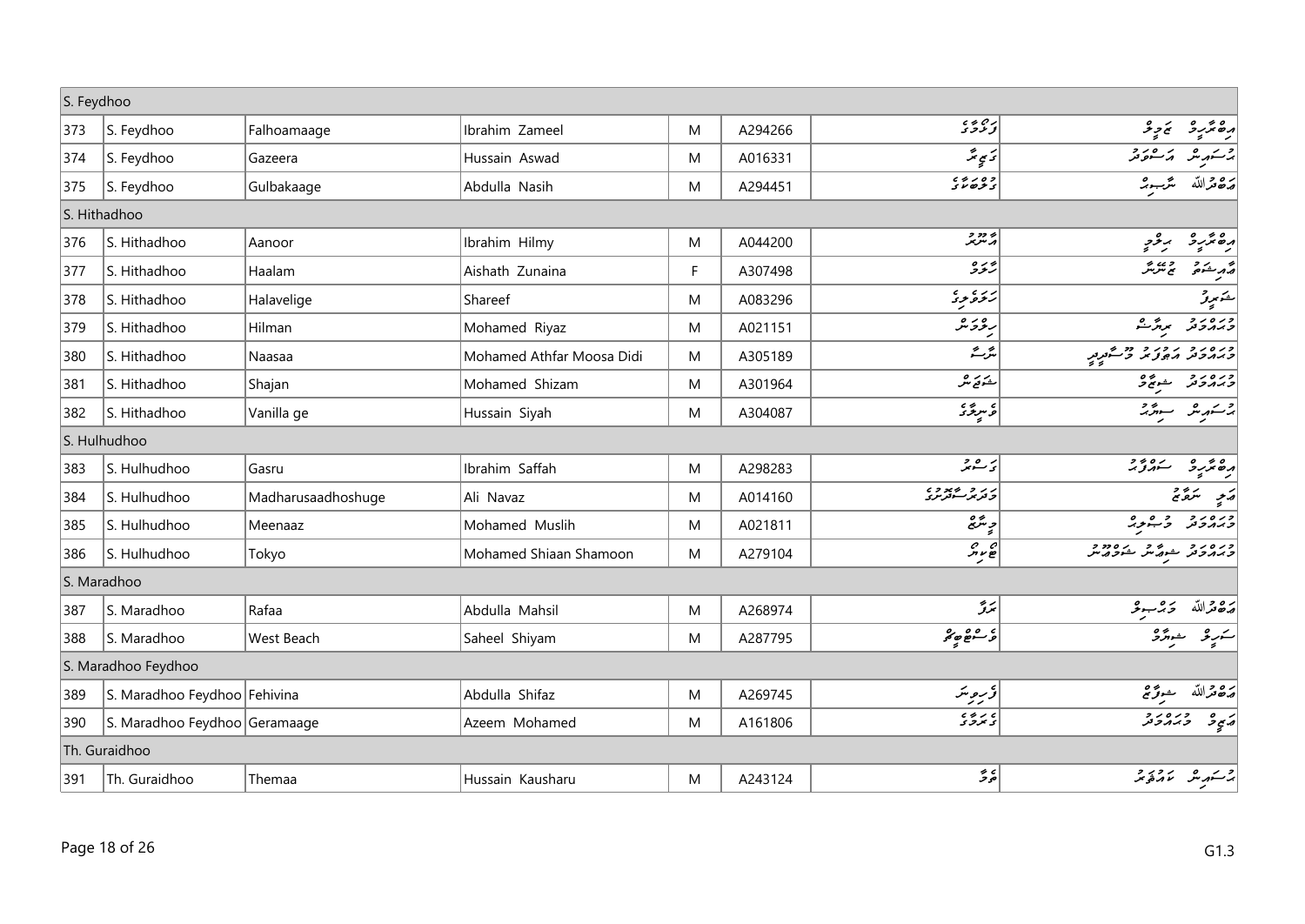|               | Th. Hirilandhoo |                |                 |   |         |              |             |                      |
|---------------|-----------------|----------------|-----------------|---|---------|--------------|-------------|----------------------|
| 392           | Th. Hirilandhoo | White Rose     | Mohamed Azmee   | M | A286072 | ئەرھ بر م    |             | حرب ده ده            |
|               | Th. Vilufushi   |                |                 |   |         |              |             |                      |
| $ 393\rangle$ | Th. Vilufushi   | Naseebuge      | Ahmed Sihaaz    | M | A284171 | ىر سەھ ي     | سەرمىج      | پر 9 پر <del>و</del> |
| 394           | Th. Vilufushi   | Thoomaa Manzil | Fathmath Thooma |   | A104161 | « و د عربه و | ودي<br>جو گ | ا تو پر چه           |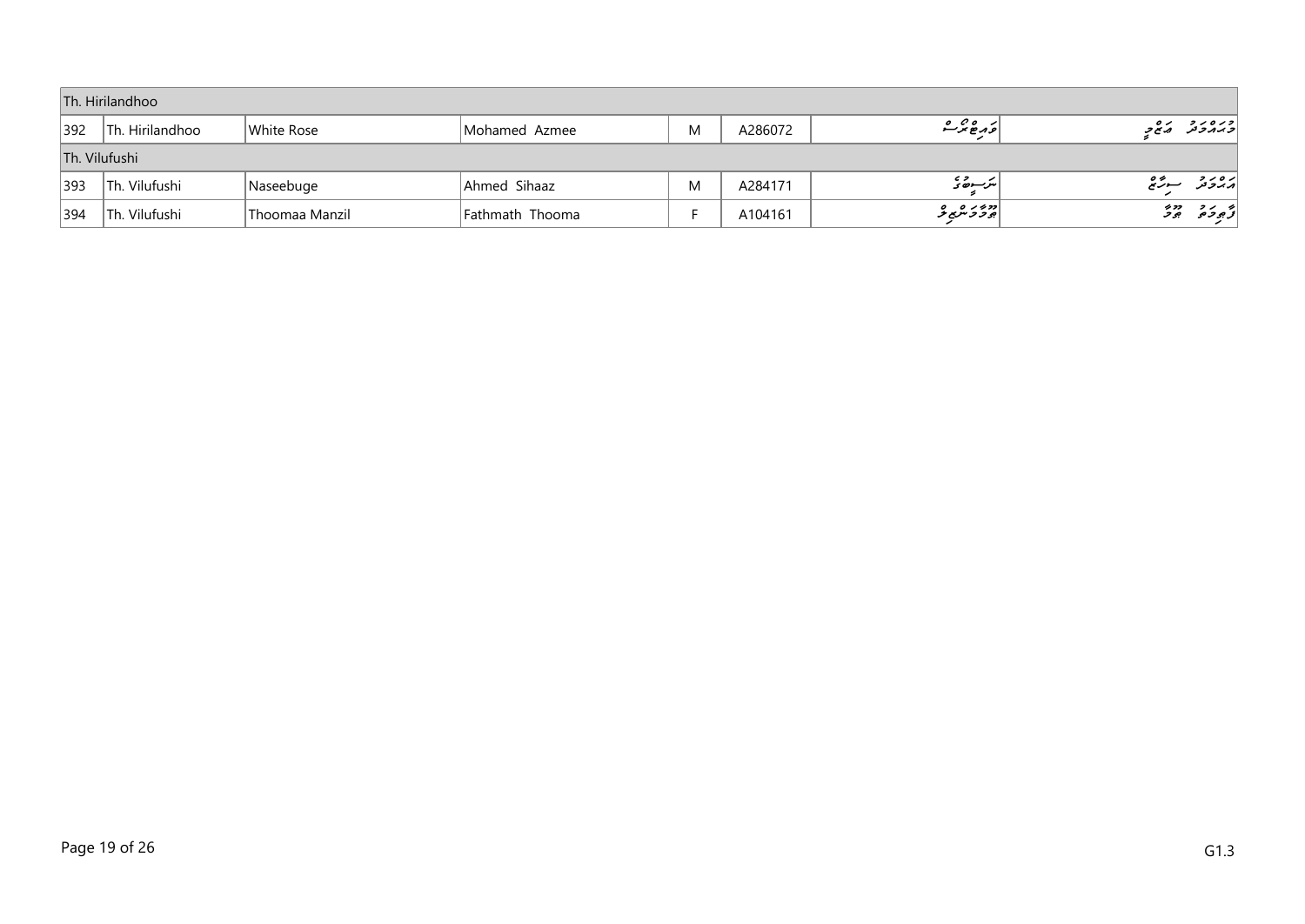## *w7qAn8m? sCw7mRo>u; wEw7mRw;sBo<*

| ' مرمر | 'يئرىثر: |
|--------|----------|
|        |          |
|        |          |
|        |          |

## *w7q9r@w7m> sCw7qHtFoFw7s; mAm=q7 w7qHtFoFw7s;*

| يئرمىش: | $^{\circ}$<br>. سر سر<br>$\cdot$ | $\circ$ $\sim$<br>-- | يئرمثر |
|---------|----------------------------------|----------------------|--------|
|         |                                  |                      |        |
|         |                                  |                      |        |
|         |                                  |                      |        |

| $\frac{2}{n}$ | $^{\circ}$ | $\frac{2}{n}$ | $^{\circ}$<br>سرسر. |
|---------------|------------|---------------|---------------------|
|               |            |               |                     |
|               |            |               |                     |
|               |            |               |                     |

| ىرتىر: | 。<br>سر سر | .,<br>مرسر |
|--------|------------|------------|
|        |            |            |
|        |            |            |
|        |            |            |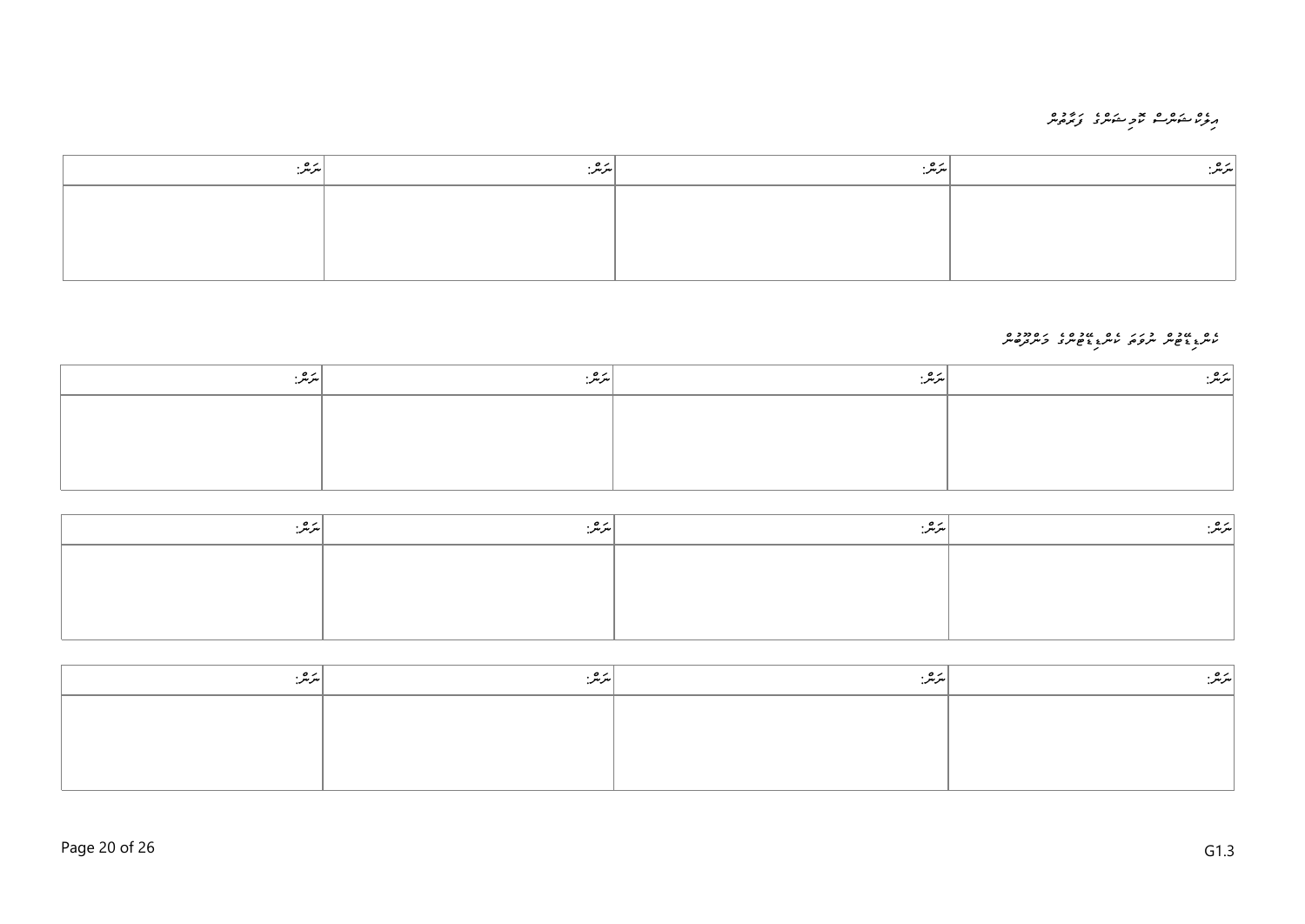| يره. | ο. | ا ير ه |  |
|------|----|--------|--|
|      |    |        |  |
|      |    |        |  |
|      |    |        |  |

| <sup>.</sup> سرسر. |  |
|--------------------|--|
|                    |  |
|                    |  |
|                    |  |

| ىئرىتر. | $\sim$ | ا بر هه. | لىرىش |
|---------|--------|----------|-------|
|         |        |          |       |
|         |        |          |       |
|         |        |          |       |

| 。<br>مرس. | $\overline{\phantom{a}}$<br>مر سر | ىرىر |
|-----------|-----------------------------------|------|
|           |                                   |      |
|           |                                   |      |
|           |                                   |      |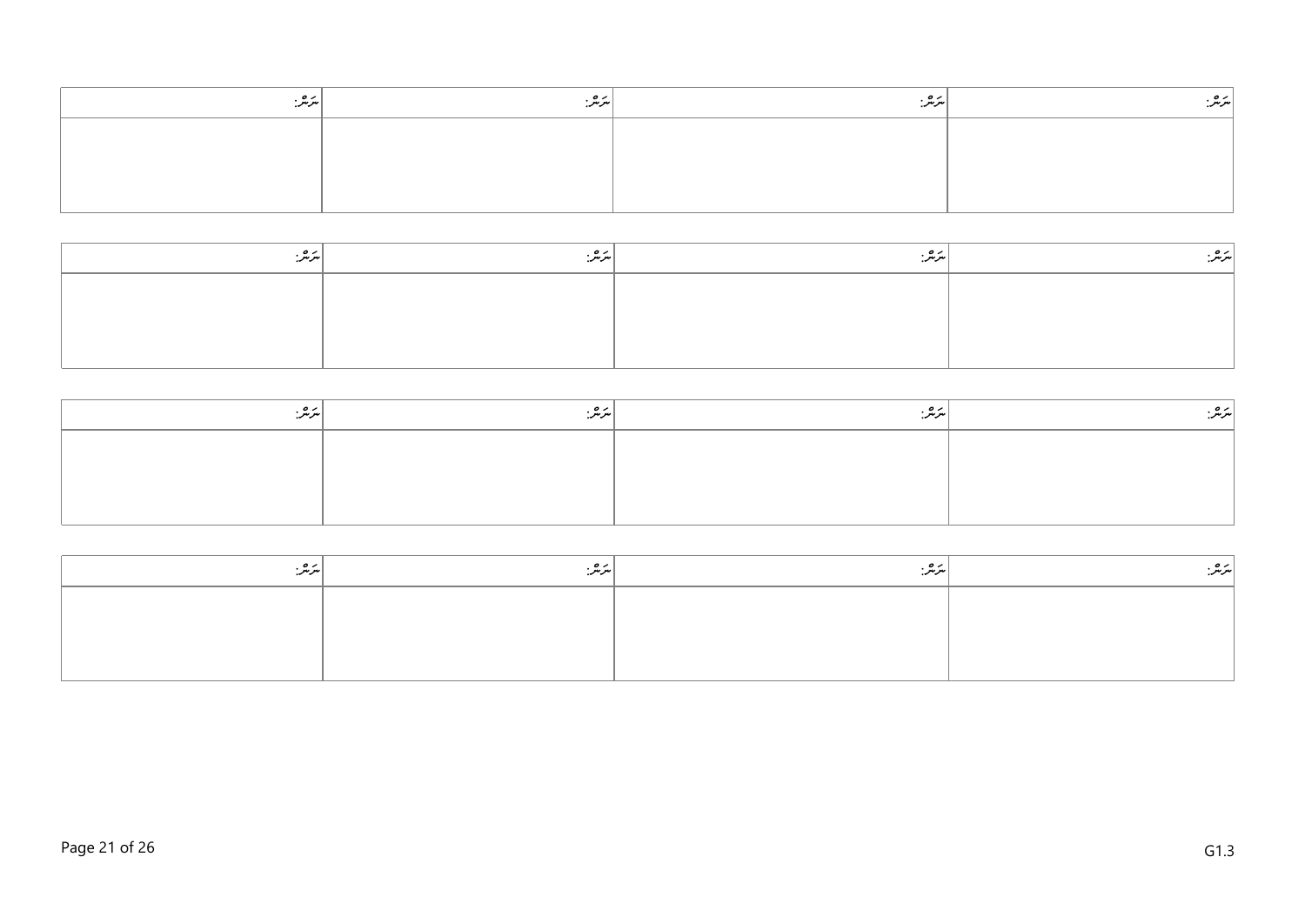| ير هو . | $\overline{\phantom{a}}$ | يرمر | اير هنه. |
|---------|--------------------------|------|----------|
|         |                          |      |          |
|         |                          |      |          |
|         |                          |      |          |

| ىر تىر: | $\circ$ $\sim$<br>" سرسر . | يبرحه | o . |
|---------|----------------------------|-------|-----|
|         |                            |       |     |
|         |                            |       |     |
|         |                            |       |     |

| 'تترنثر: | 。<br>,,,, |  |
|----------|-----------|--|
|          |           |  |
|          |           |  |
|          |           |  |

|  | . ه |
|--|-----|
|  |     |
|  |     |
|  |     |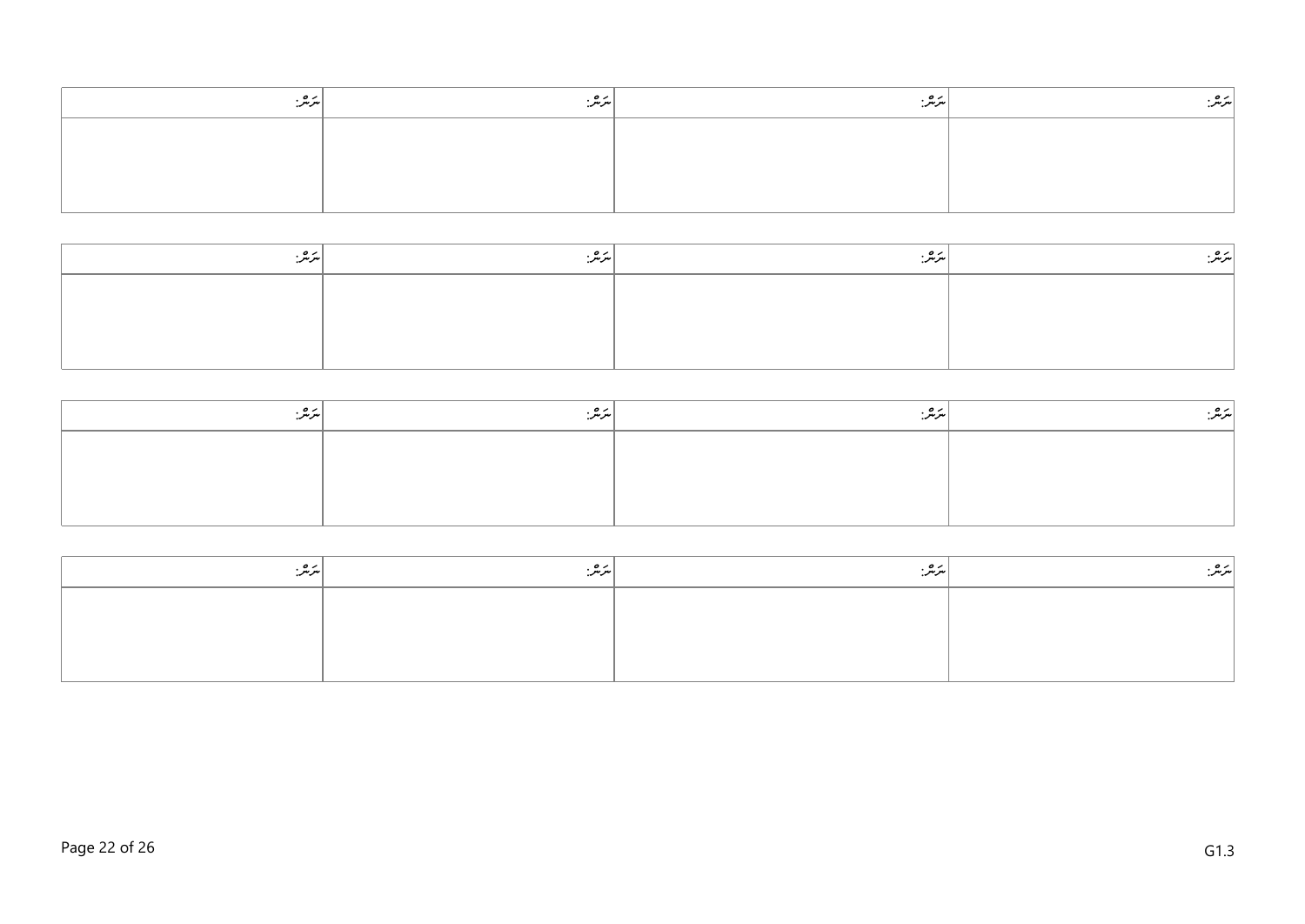| ير هو . | $\overline{\phantom{a}}$ | يرمر | اير هنه. |
|---------|--------------------------|------|----------|
|         |                          |      |          |
|         |                          |      |          |
|         |                          |      |          |

| ىر تىر: | $\circ$ $\sim$<br>" سرسر . | يبرحه | o . |
|---------|----------------------------|-------|-----|
|         |                            |       |     |
|         |                            |       |     |
|         |                            |       |     |

| 'تترنثر: | ر ه |  |
|----------|-----|--|
|          |     |  |
|          |     |  |
|          |     |  |

|  | . ه |
|--|-----|
|  |     |
|  |     |
|  |     |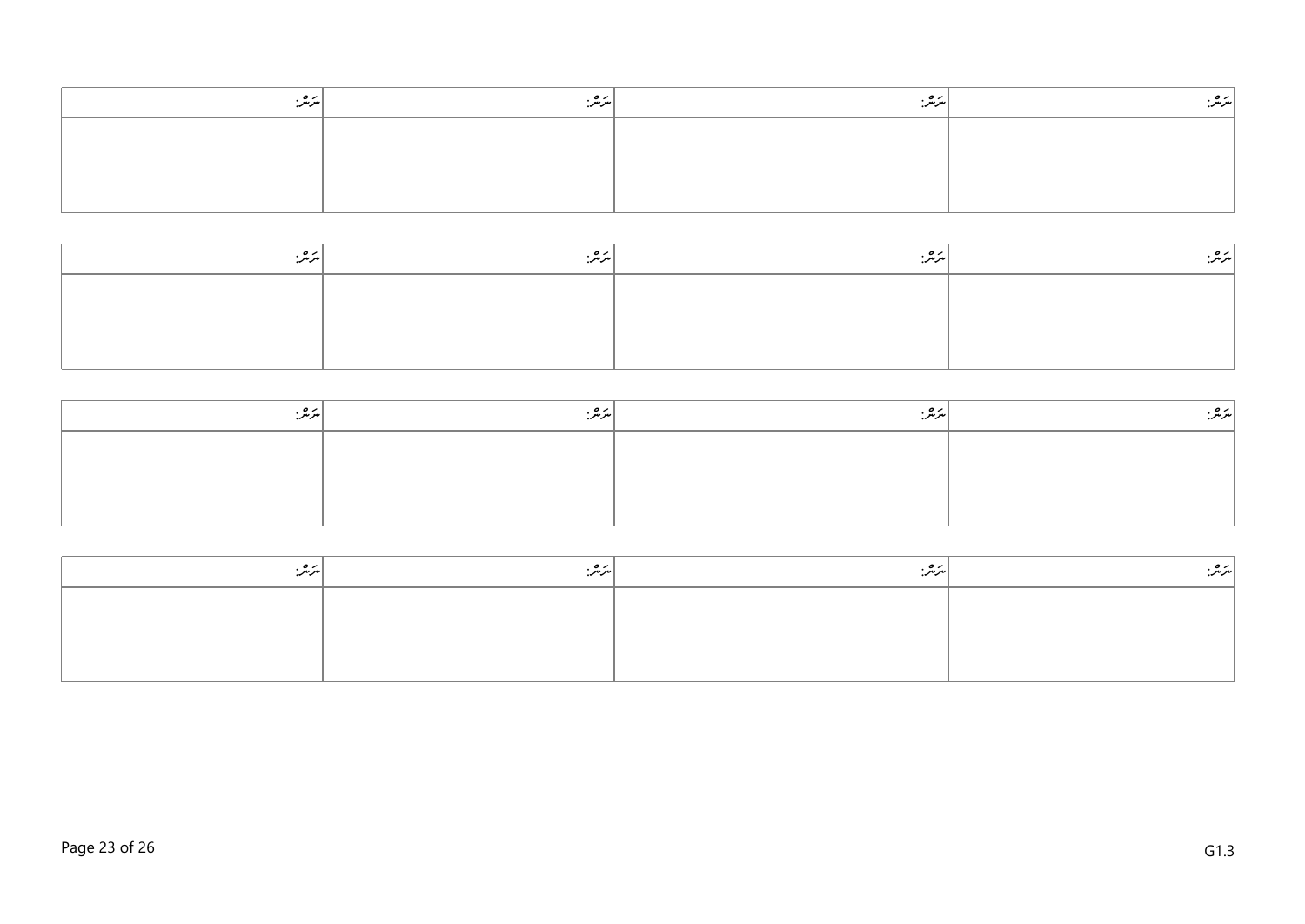| $\cdot$ | 。 | $\frac{\circ}{\cdot}$ | $\sim$<br>سرسر |
|---------|---|-----------------------|----------------|
|         |   |                       |                |
|         |   |                       |                |
|         |   |                       |                |

| يريثن | ' سرسر . |  |
|-------|----------|--|
|       |          |  |
|       |          |  |
|       |          |  |

| بر ه | . ه | $\sim$<br>سرسر |  |
|------|-----|----------------|--|
|      |     |                |  |
|      |     |                |  |
|      |     |                |  |

| 。<br>. س | ىرىىر |  |
|----------|-------|--|
|          |       |  |
|          |       |  |
|          |       |  |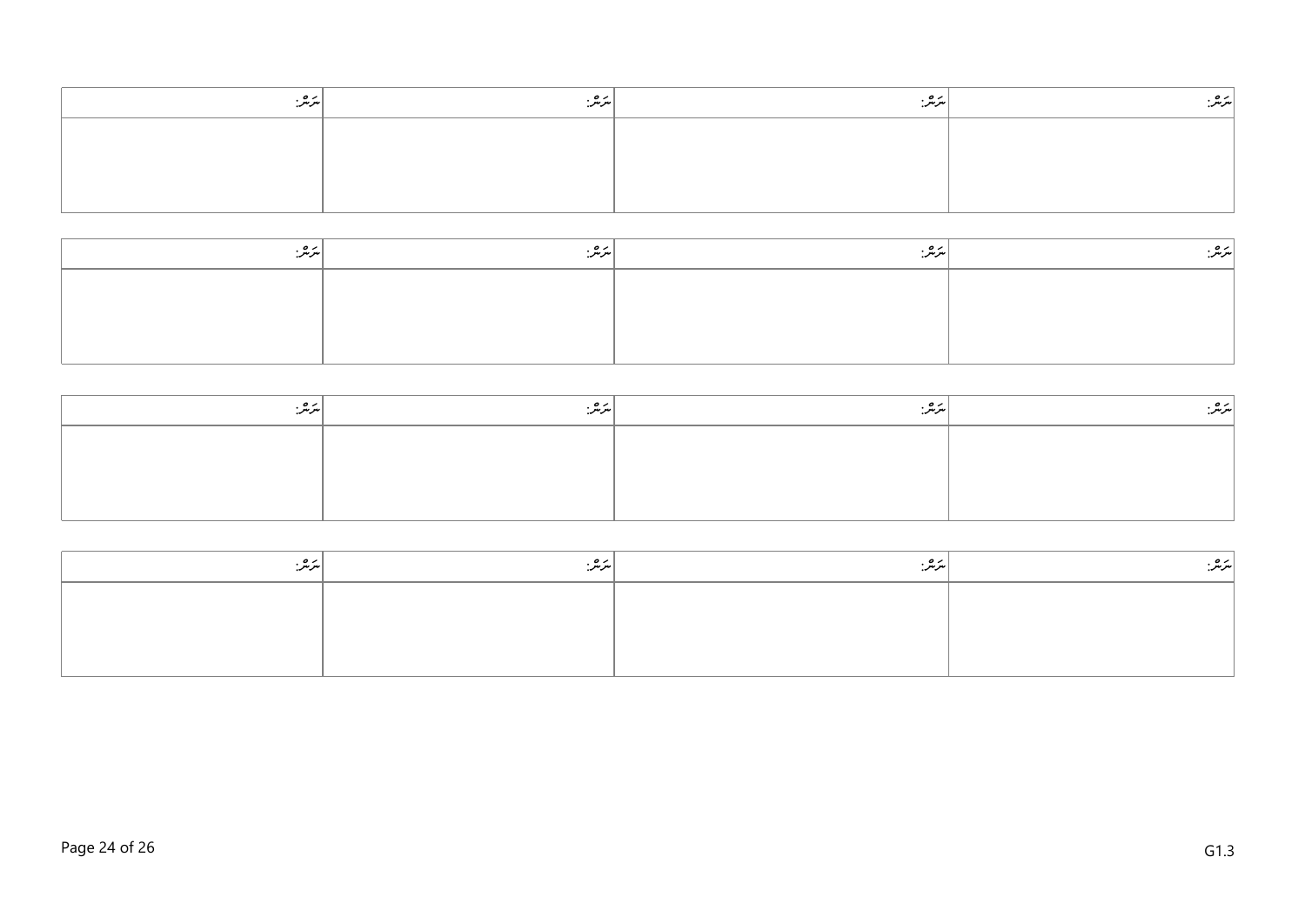| ير هو . | $\overline{\phantom{a}}$ | يرمر | اير هنه. |
|---------|--------------------------|------|----------|
|         |                          |      |          |
|         |                          |      |          |
|         |                          |      |          |

| ىر تىر: | $\circ$ $\sim$<br>" سرسر . | يبرحه | o . |
|---------|----------------------------|-------|-----|
|         |                            |       |     |
|         |                            |       |     |
|         |                            |       |     |

| 'تترنثر: | 。<br>,,,, |  |
|----------|-----------|--|
|          |           |  |
|          |           |  |
|          |           |  |

|  | . ه |
|--|-----|
|  |     |
|  |     |
|  |     |